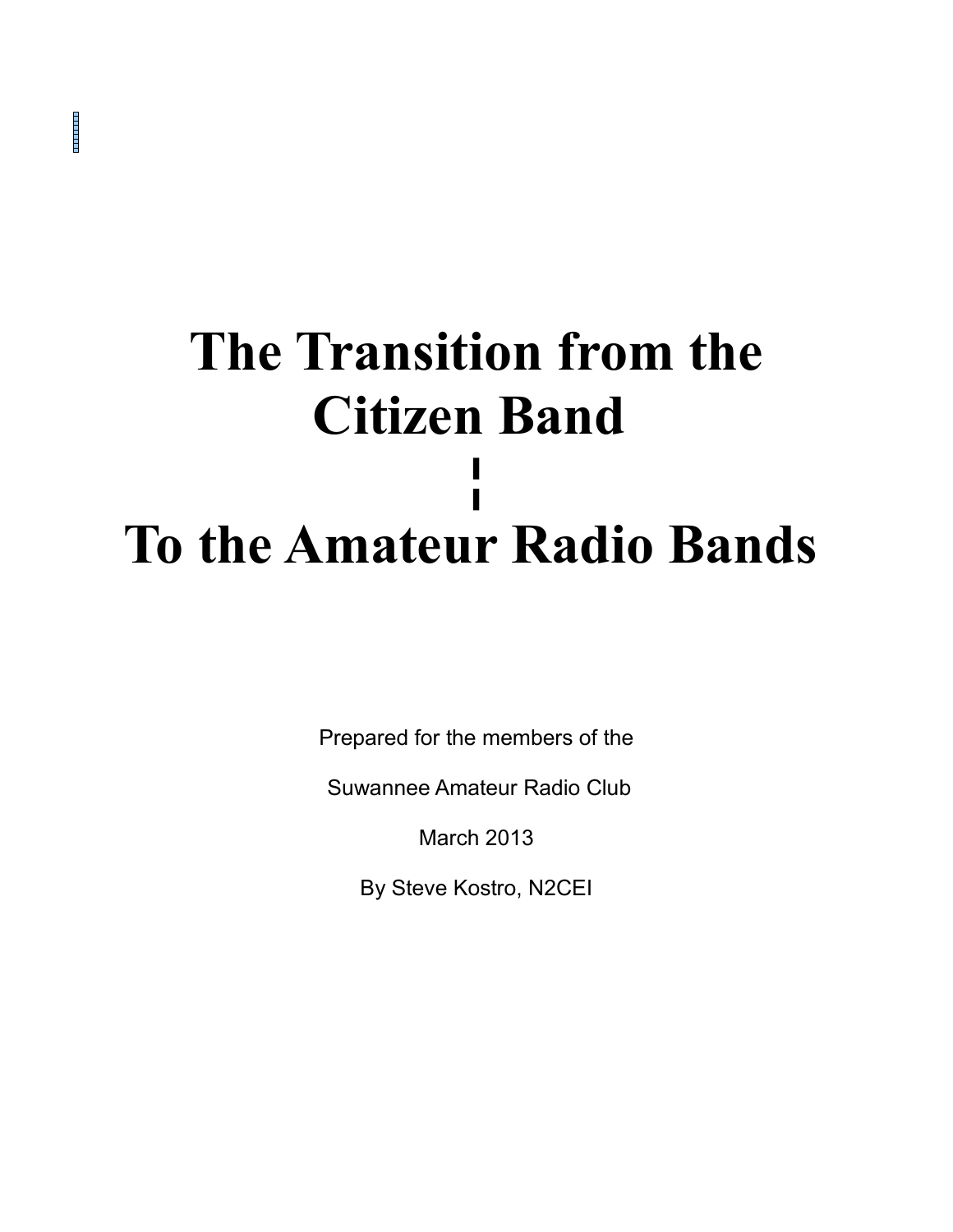### **Forward:**

Steve has spent a great deal of time to research and write about this subject. As he says in his preface, the objective of this paper is not to tell you what and what not to do, but to point out most misunderstandings of operating and rule interpretations.

Perhaps you will not like some of the things he has to say, but please do not shoot the messenger for pointing out certain FCC rules and regulations. He is only presenting the facts and as he says, what you choose to do with them are up to you.

Ron, KK4HGY

### **Preface:**

Any casual observer within the club can see that we have new members at just about every meeting. These new members have come about from realizing that there is a local club that they can participate in or they have just recently become Amateur Radio License holders through our Club testing program or other means. What I have noticed through personal conversation and communicating with club members at meetings, on the repeater, or on the10 Meter Net is that most, both new and old members, made the transition to Amateur Radio from the Citizen Band.

The conception and intent of this paper is to aid newcomers in the transition to Amateur Radio and possible clear up any misconceptions or understandings of what this transition should evolved concerning re-use of existing equipment. This paper is therefore intended for all members of the SARC and should be utilized and shared with the Amateur Radio public.

First of all, I personally want to congratulate all new license holders for a "job well done" and wish you all the joy, fun, and excitement that the Amateur Radio hobby has brought me in the last 48 years. I hope you all find that this hobby is a new experience everyday! Having said that, I now hope that the information I have provided in this paper will not just enable the "New Guys" but the seasoned Veteran's of the ham bands as well.

Last summer, I required a CB Set as a companion and safety measure while traveling through the Midwest. For this reason, I did some research to determine the "legality" of operating both CB and Amateur Radio from the same QTH (location), or together as a mobile communication. What I found was a hard truth to many misunderstandings and procedures utilized by both "classes" of operation. What do I mean by Classes of operation? It will be explained in detail in this paper.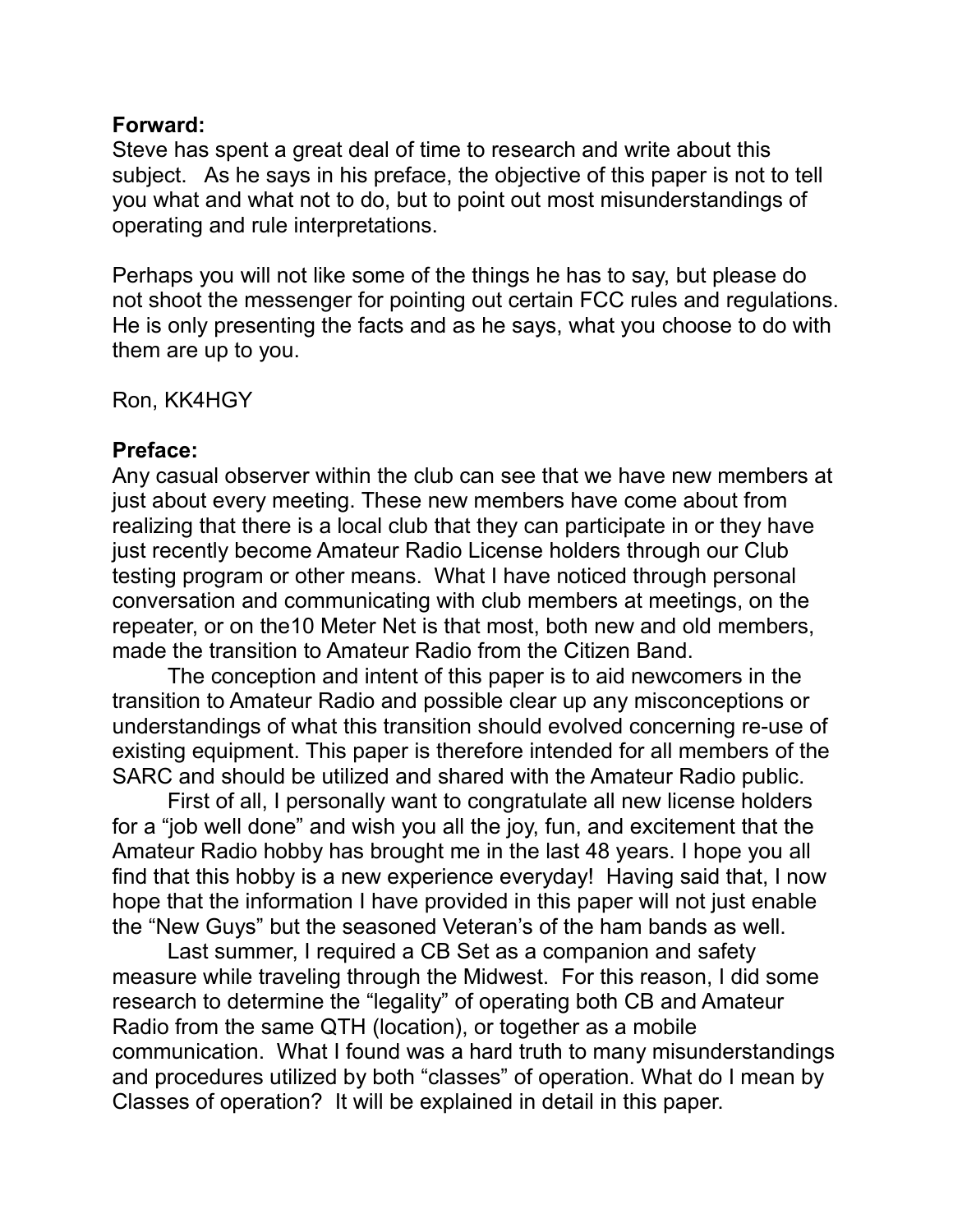It is my understanding that allot of club members are still utilizing the "Citizen Band" and that is not the issue! The issue is the possibility of jeopardizing one's Amateur Radio license in the process! Most of us believe that since we now have an Amateur Radio license, we can operate, modify, and utilize equipment once thought to be questionable in legality, now legally on the Amateur Radio bands. This paper will discuss some of the rules and regulations, show examples of interpretations, and point out the short comings that may cause you to review some of your own operation practices in both classes of operation. The fundamental objective of this paper is not to tell you what and what not to do concerning your operating. That is up to you!. The intention is to point out most misunderstandings of operating and rule interpretations to make you "Wise" to the ongoing protocols that may be accepted as normal to all but our governing body, the Federal Communications Commission.

**Classes of Operation:** Described below are the classes of radio operation that are available to the general public either through License exam or simple application. Understand that all public licensing is a "Grant" and not a predetermined right. Most rules or rule headings have been copied from the Electronic Code of Federal Regulations as shown below.

**Electronic Code of Federal Regulations**  $e$ -CFR TM

*Part Table of Contents*

*Headings*

[80](http://www.ecfr.gov/cgi/t/text/text-idx?c=ecfr&SID=15ad143e607a2e67efc2b4e28c39f782&rgn=div5&view=text&node=47:5.0.1.1.1&idno=47)

[80.1 to](http://www.ecfr.gov/cgi/t/text/text-idx?c=ecfr&SID=15ad143e607a2e67efc2b4e28c39f782&tpl=/ecfrbrowse/Title47/47cfr80_main_02.tpl) [80.1252](http://www.ecfr.gov/cgi/t/text/text-idx?c=ecfr&SID=15ad143e607a2e67efc2b4e28c39f782&tpl=/ecfrbrowse/Title47/47cfr80_main_02.tpl)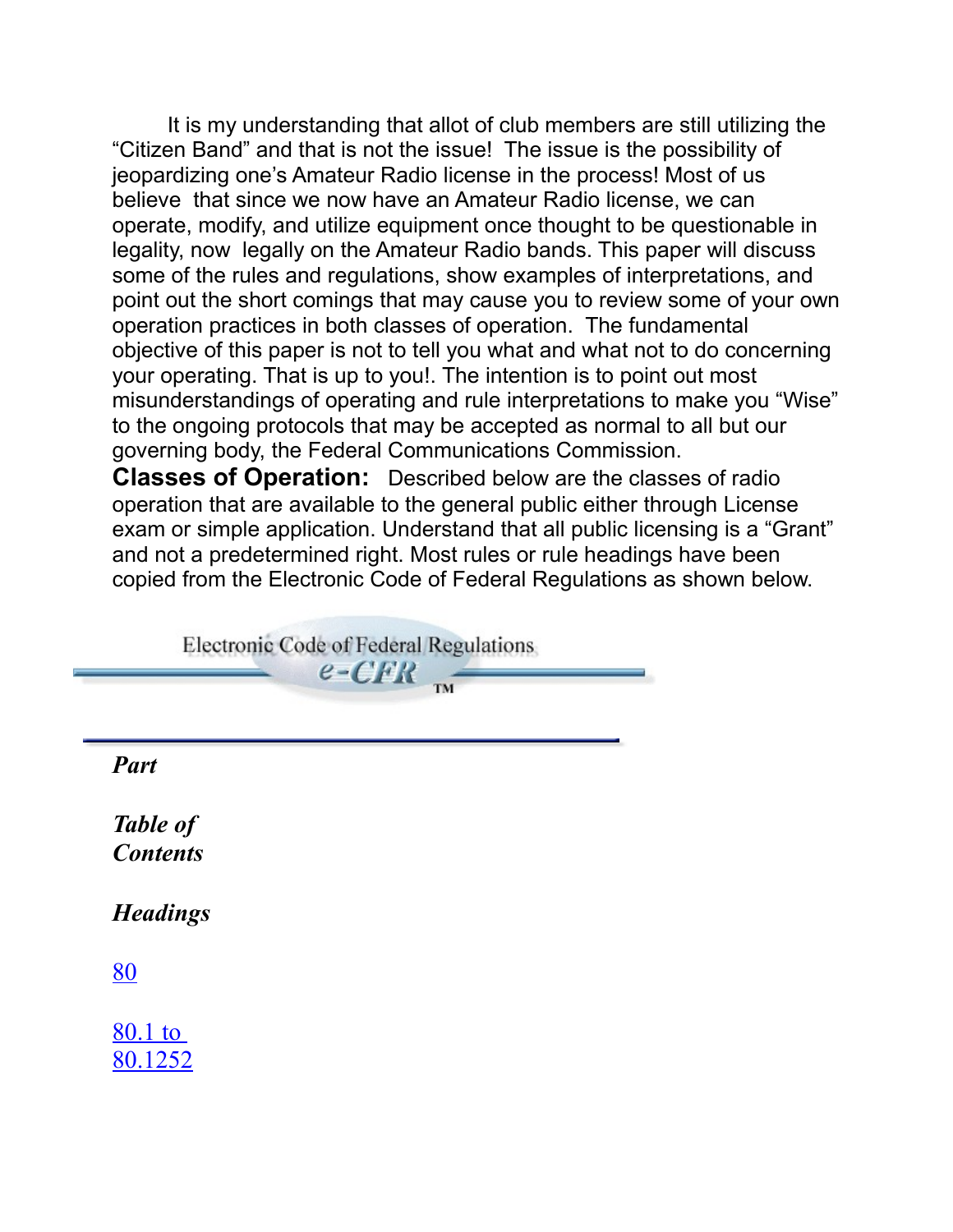# STATIONS IN THE MARITIME **SERVICES**

# [87](http://www.ecfr.gov/cgi/t/text/text-idx?c=ecfr&SID=15ad143e607a2e67efc2b4e28c39f782&rgn=div5&view=text&node=47:5.0.1.1.2&idno=47)

[87.1 to](http://www.ecfr.gov/cgi/t/text/text-idx?c=ecfr&SID=15ad143e607a2e67efc2b4e28c39f782&tpl=/ecfrbrowse/Title47/47cfr87_main_02.tpl) [87.529](http://www.ecfr.gov/cgi/t/text/text-idx?c=ecfr&SID=15ad143e607a2e67efc2b4e28c39f782&tpl=/ecfrbrowse/Title47/47cfr87_main_02.tpl)

AVIATION SERVICES

[90](http://www.ecfr.gov/cgi/t/text/text-idx?c=ecfr&SID=15ad143e607a2e67efc2b4e28c39f782&rgn=div5&view=text&node=47:5.0.1.1.3&idno=47)

[90.1 to](http://www.ecfr.gov/cgi/t/text/text-idx?c=ecfr&SID=15ad143e607a2e67efc2b4e28c39f782&tpl=/ecfrbrowse/Title47/47cfr90_main_02.tpl) [90.1337](http://www.ecfr.gov/cgi/t/text/text-idx?c=ecfr&SID=15ad143e607a2e67efc2b4e28c39f782&tpl=/ecfrbrowse/Title47/47cfr90_main_02.tpl)

PRIVATE LAND MOBILE RADIO SERVICES

94

[Reserved]

[95](http://www.ecfr.gov/cgi/t/text/text-idx?c=ecfr&SID=15ad143e607a2e67efc2b4e28c39f782&rgn=div5&view=text&node=47:5.0.1.1.5&idno=47)

[95.1 to](http://www.ecfr.gov/cgi/t/text/text-idx?c=ecfr&SID=15ad143e607a2e67efc2b4e28c39f782&tpl=/ecfrbrowse/Title47/47cfr95_main_02.tpl) [95.1511](http://www.ecfr.gov/cgi/t/text/text-idx?c=ecfr&SID=15ad143e607a2e67efc2b4e28c39f782&tpl=/ecfrbrowse/Title47/47cfr95_main_02.tpl)

# PERSONAL RADIO SERVICES

[97](http://www.ecfr.gov/cgi/t/text/text-idx?c=ecfr&SID=15ad143e607a2e67efc2b4e28c39f782&rgn=div5&view=text&node=47:5.0.1.1.6&idno=47)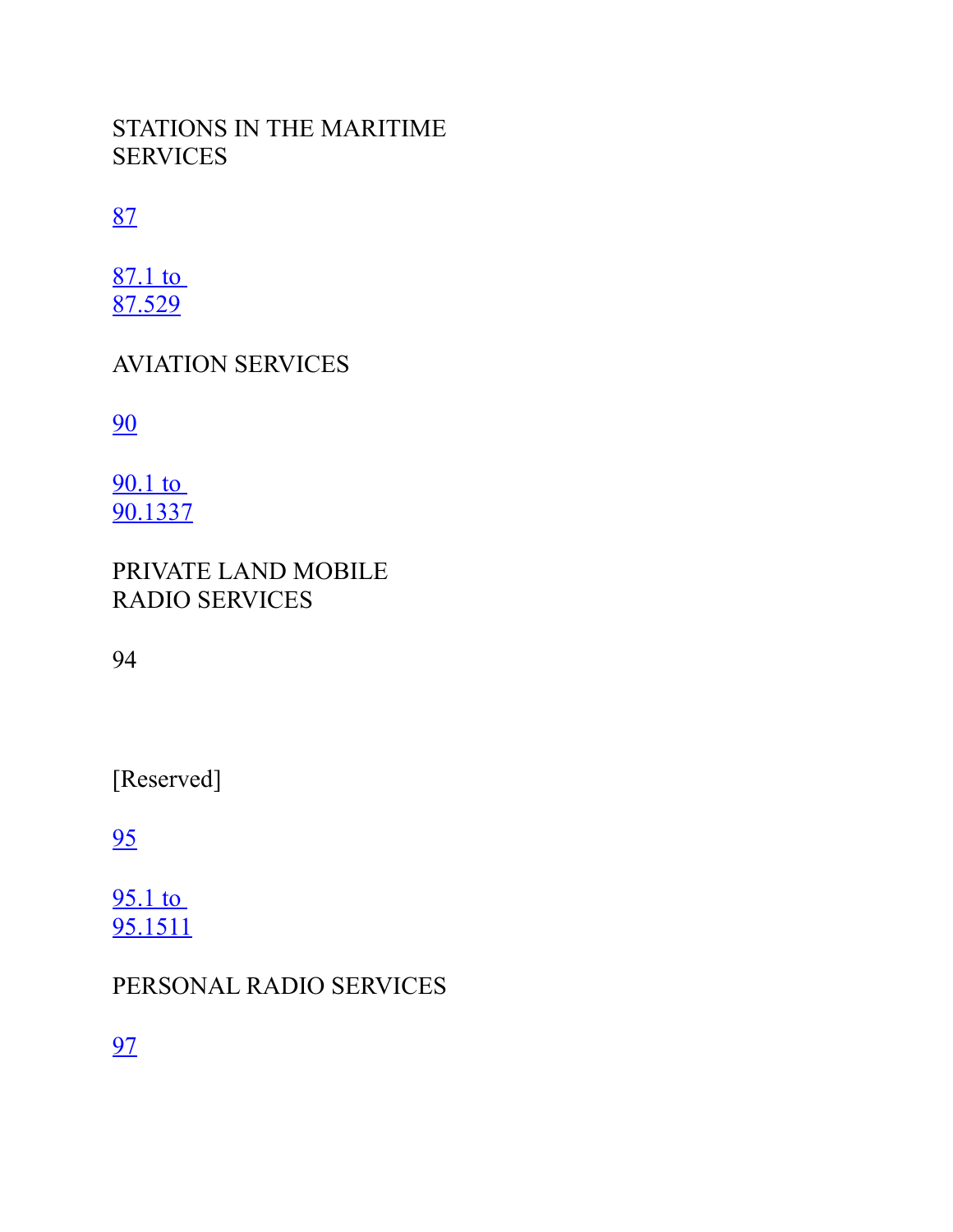[97.1 to](http://www.ecfr.gov/cgi/t/text/text-idx?c=ecfr&SID=15ad143e607a2e67efc2b4e28c39f782&tpl=/ecfrbrowse/Title47/47cfr97_main_02.tpl) [97.527](http://www.ecfr.gov/cgi/t/text/text-idx?c=ecfr&SID=15ad143e607a2e67efc2b4e28c39f782&tpl=/ecfrbrowse/Title47/47cfr97_main_02.tpl)

## AMATEUR RADIO SERVICE

[101](http://www.ecfr.gov/cgi/t/text/text-idx?c=ecfr&SID=15ad143e607a2e67efc2b4e28c39f782&rgn=div5&view=text&node=47:5.0.1.1.7&idno=47)

[101.1 to](http://www.ecfr.gov/cgi/t/text/text-idx?c=ecfr&SID=15ad143e607a2e67efc2b4e28c39f782&tpl=/ecfrbrowse/Title47/47cfr101_main_02.tpl) [101.1527](http://www.ecfr.gov/cgi/t/text/text-idx?c=ecfr&SID=15ad143e607a2e67efc2b4e28c39f782&tpl=/ecfrbrowse/Title47/47cfr101_main_02.tpl)

FIXED MICROWAVE SERVICES

The above is a listing of the rules and regulations that govern the various services for public use. i.e., Part 80 specifies the radio on your boat. Part 95 covers FRS,GMRS and the Citizen's Band. Amateur Radio is Part 97. The point that needs to be understood is that the rules for CB are different than the rules for Ham Radio, Aviation and Maritime Radio.

 **The Citizen Band or Part 95:** A general synopsis of the part 95 rules, relating to illegal communications on the Citizen's Band is listed below. Most are common sense rules and some just plain silly, such as what are you going to hurt if you whistle into your microphone (#6) but others are over looked such as #9 and #11because its fun! In fact #9 and #11 may be the reason you got your Ham license! And yes, we have all done it!

### **Illegal Communications**

{A} You must NOT use a CB station-

[1] in connection with activity which is against federal, state or local law;

[2] to transmit obscene, indecent or profane words, language or meaning;

[3] to interfere intentionally with the communications of another CB station;

[4] to transmit one-way communications, EXCEPT for emergency communications,

traveler assistance, brief tests (radio checks) or voice paging;

[5] to advertise or solicit the sale of any goods or services;

### **[6] to transmit music, whistling, sound effects or any material to amuse or entertain;**

[7] to transmit any sound effect solely to attract attention;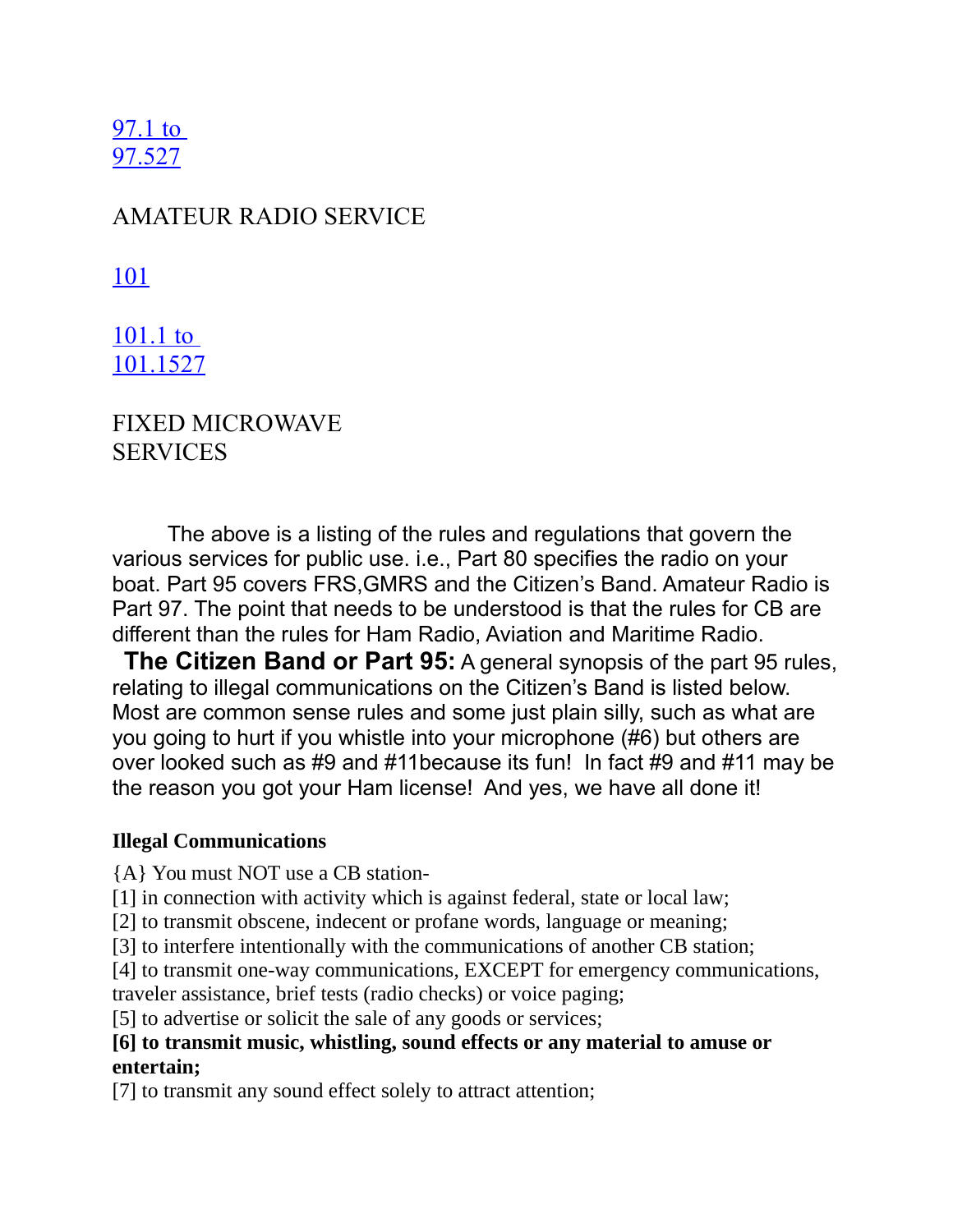[8] to transmit the word "MAYDAY" or use any other international distress signal, EXCEPT when your station is located in a ship, aircraft or other vehicle which is threatened with GRAVE AND IMMINENT danger and you are requesting IMMEDIATE assistance.

### **[9] to communicate with, or ATTEMPT to communicate with, any CB station more than 155.3 miles (250 kilometers) away;**

[10] to advertise a political candidate or political campaign (You may use your CB radio for the business or organizational aspects of a campaign, if you follow all other applicable rules);

### **[11] to communicate with stations in other countries, except stations in Canada (on General Radio Service).**

[12] to transmit a false or deceptive communication.

{B} You must not use a CB station to transmit communications intended for live or delayed rebroadcast on radio or television. You may use your CB station to gather news items or to prepare programs.

For web access to the CB rules (Part 95) start with

# **[http://www.ecfr.gov](http://www.ecfr.gov/)**

Then select Title 47 (Telecommunication) and then select Part 95

A copy of the Part 95 rule headings that pertain to Citizen Band operation are listed next below. It was convenient of the FCC to number the "CB Rules" for easy reference. After reviewing them all for my personal befit and concern, I have picked a few that may not have complete clarity and briefly discussed the issues they evoked.

[General Provisions](http://www.ecfr.gov/cgi-bin/text-idx?c=ecfr&SID=15ad143e607a2e67efc2b4e28c39f782&rgn=div5&view=text&node=47:5.0.1.1.5&idno=47) § 95.401 (CB Rule 1) What are the Citizens Band Radio Services?  [§ 95.402 \(CB Rule 2\) How do I use these rules?](http://www.ecfr.gov/cgi-bin/text-idx?c=ecfr&SID=15ad143e607a2e67efc2b4e28c39f782&rgn=div5&view=text&node=47:5.0.1.1.5&idno=47)  [§ 95.403 \(CB Rule 3\) Am I eligible to operate a CB station?](http://www.ecfr.gov/cgi-bin/text-idx?c=ecfr&SID=15ad143e607a2e67efc2b4e28c39f782&rgn=div5&view=text&node=47:5.0.1.1.5&idno=47)  [§ 95.404 \(CB Rule 4\) Do I need a license?](http://www.ecfr.gov/cgi-bin/text-idx?c=ecfr&SID=15ad143e607a2e67efc2b4e28c39f782&rgn=div5&view=text&node=47:5.0.1.1.5&idno=47)  [§ 95.405 \(CB Rule 5\) Where may I operate my CB station?](http://www.ecfr.gov/cgi-bin/text-idx?c=ecfr&SID=15ad143e607a2e67efc2b4e28c39f782&rgn=div5&view=text&node=47:5.0.1.1.5&idno=47)  [§ 95.406 \(CB Rule 6\) Are there any special restrictions on the location of my CB station?](http://www.ecfr.gov/cgi-bin/text-idx?c=ecfr&SID=15ad143e607a2e67efc2b4e28c39f782&rgn=div5&view=text&node=47:5.0.1.1.5&idno=47) [How To Operate a CB Station](http://www.ecfr.gov/cgi-bin/text-idx?c=ecfr&SID=15ad143e607a2e67efc2b4e28c39f782&rgn=div5&view=text&node=47:5.0.1.1.5&idno=47)  [§ 95.407 \(CB Rule 7\) On what channels may I operate?](http://www.ecfr.gov/cgi-bin/text-idx?c=ecfr&SID=15ad143e607a2e67efc2b4e28c39f782&rgn=div5&view=text&node=47:5.0.1.1.5&idno=47)  [§ 95.408 \(CB Rule 8\) How high may I put my antenna?](http://www.ecfr.gov/cgi-bin/text-idx?c=ecfr&SID=15ad143e607a2e67efc2b4e28c39f782&rgn=div5&view=text&node=47:5.0.1.1.5&idno=47)  [§ 95.409 \(CB Rule 9\) What equipment may I use at my CB station?](http://www.ecfr.gov/cgi-bin/text-idx?c=ecfr&SID=15ad143e607a2e67efc2b4e28c39f782&rgn=div5&view=text&node=47:5.0.1.1.5&idno=47)  [§ 95.410 \(CB Rule 10\) How much power may I use?](http://www.ecfr.gov/cgi-bin/text-idx?c=ecfr&SID=15ad143e607a2e67efc2b4e28c39f782&rgn=div5&view=text&node=47:5.0.1.1.5&idno=47)  [§ 95.411 \(CB Rule 11\) May I use power amplifiers?](http://www.ecfr.gov/cgi-bin/text-idx?c=ecfr&SID=15ad143e607a2e67efc2b4e28c39f782&rgn=div5&view=text&node=47:5.0.1.1.5&idno=47)  [§ 95.412 \(CB Rule 12\) What communications may be transmitted?](http://www.ecfr.gov/cgi-bin/text-idx?c=ecfr&SID=15ad143e607a2e67efc2b4e28c39f782&rgn=div5&view=text&node=47:5.0.1.1.5&idno=47)  [§ 95.413 \(CB Rule 13\) What communications are prohibited?](http://www.ecfr.gov/cgi-bin/text-idx?c=ecfr&SID=15ad143e607a2e67efc2b4e28c39f782&rgn=div5&view=text&node=47:5.0.1.1.5&idno=47)  [§ 95.414 \(CB Rule 14\) May I be paid to use my CB station?](http://www.ecfr.gov/cgi-bin/text-idx?c=ecfr&SID=15ad143e607a2e67efc2b4e28c39f782&rgn=div5&view=text&node=47:5.0.1.1.5&idno=47)  [§ 95.415 \(CB Rule 15\) Who is responsible for communications I make?](http://www.ecfr.gov/cgi-bin/text-idx?c=ecfr&SID=15ad143e607a2e67efc2b4e28c39f782&rgn=div5&view=text&node=47:5.0.1.1.5&idno=47)  [§ 95.416 \(CB Rule 16\) Do I have to limit the length of my communications?](http://www.ecfr.gov/cgi-bin/text-idx?c=ecfr&SID=15ad143e607a2e67efc2b4e28c39f782&rgn=div5&view=text&node=47:5.0.1.1.5&idno=47) § 95.417 (CB Rule 17) Do I identify my CB communications?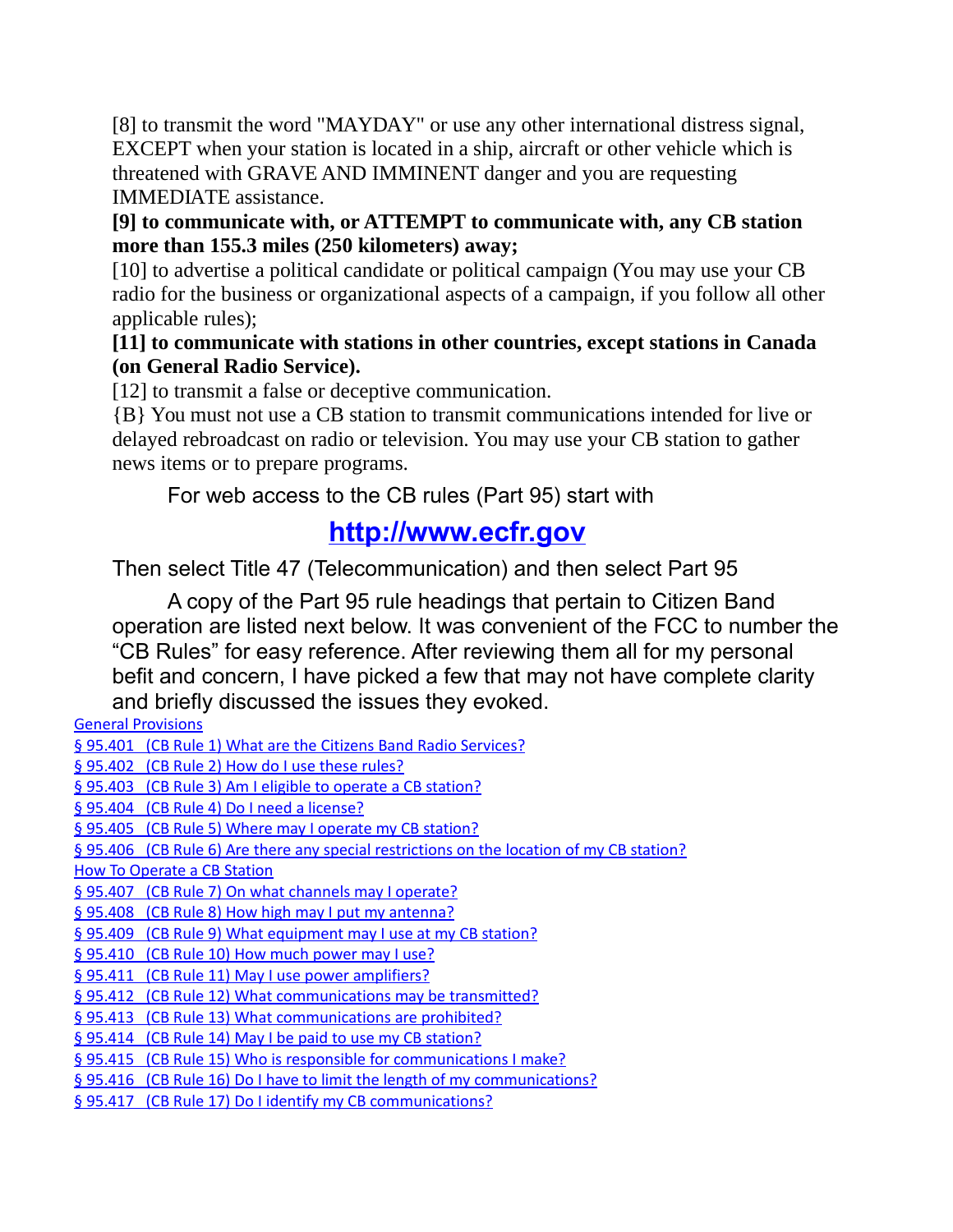| § 95.418 (CB Rule 18) How do I use my CB station in an emergency or to assist a traveler?            |
|------------------------------------------------------------------------------------------------------|
| § 95.419 (CB Rule 19) May I operate my CB station transmitter by remote control?                     |
| § 95.420 (CB Rule 20) May I connect my CB station transmitter to a telephone?                        |
| <b>Other Things You Need To Know</b>                                                                 |
| §95.421 (CB Rule 21) What are the penalties for violating these rules?                               |
| §95.422 (CB Rule 22) How do I answer correspondence from the FCC?                                    |
| § 95.423 (CB Rule 23) What must I do if the FCC tells me that my CB station is causing interference? |
| § 95.424 (CB Rule 24) How do I have my CB station transmitter serviced?                              |
|                                                                                                      |

§ 95.425 (CB Rule 25) May I make any changes to my CB station transmitter?

- [§ 95.426 \(CB Rule 26\) Do I have to make my CB station available for inspection?](http://www.ecfr.gov/cgi-bin/text-idx?c=ecfr&SID=15ad143e607a2e67efc2b4e28c39f782&rgn=div5&view=text&node=47:5.0.1.1.5&idno=47)
- § 95.427 (CB Rule 27) What are my station records?

§ 95.428 (CB Rule 28) How do I contact the FCC?

The first rule that caught my eye was something I have over looked in the past. It was the rule concerning Antenna height. We hams shoot for the sky! This is not so in the Part 95 rules for CB installations. Read below and see the highlighted items.

# **§ 95.408 (CB Rule 8) How high may I put my antenna?**

(a) *Antenna* means the radiating system (for transmitting, receiving or both) and the structure holding it up (tower, pole or mast). It also means everything else attached to the radiating system and the structure.

(b) If your antenna is mounted on a hand-held portable unit, none of the following limitations apply.

(c) If your antenna is installed at a fixed location, it (whether receiving, transmitting or both) must comply with either one of the following:

### **(1) The highest point must not be more than 6.10 meters (20 feet) higher than the highest point of the building or tree on which it is mounted; or**

### **(2) The highest point must not be more than 18.3 meters (60 feet) above the ground.**

(d) If your CB station is located near an airport, and if you antenna structure is more than 6.1 meters (20 feet) high, you may have to obey additional restrictions. The highest point of your antenna must not exceed one meter above the airport elevation for every hundred meters of distance from the nearest point of the nearest airport runway. Differences in ground elevation between your antenna and the airport runway may complicate this formula. If your CB station is near an airport, you may contact the nearest FCC field office for a worksheet to help you figure the maximum allowable height of your antenna. Consult part 17 of the FCC's Rules for more information.

#1 above specifies the highest point of a CB antenna should not be more than 20 feet above the structure is mounted on. So what do you do, if your antenna is taller than 20 feet to start with? It means it cannot be mounted on the peak of your house. It would be best to place it on a tower

 $\mathcal{L}_\text{max}$  , and the contribution of the contribution of the contribution of the contribution of the contribution of the contribution of the contribution of the contribution of the contribution of the contribution of t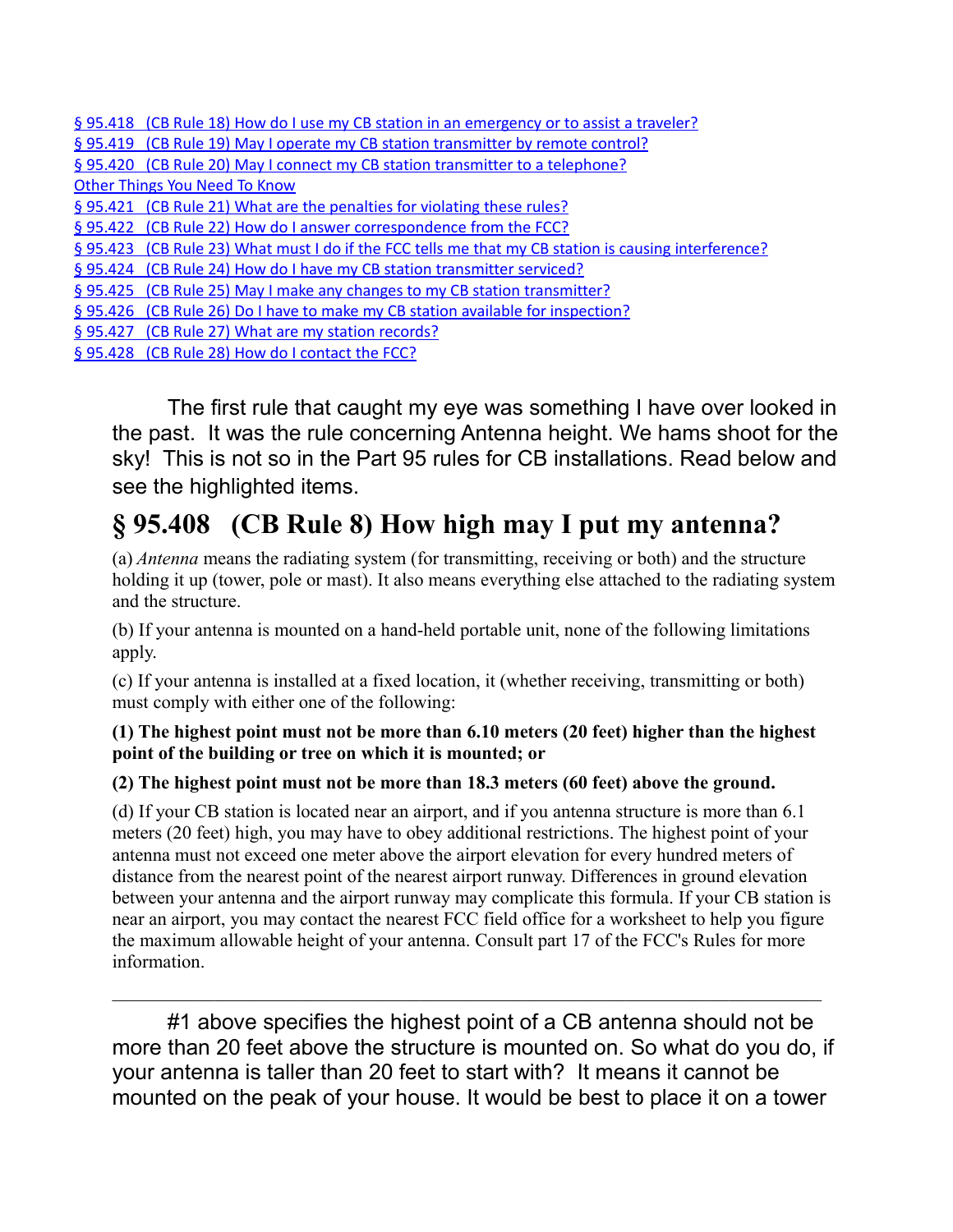or pipe not attached to any structure on your property. It may be a nit-pic rule but—it is a rule! Though, I doubt you would be hauled off to jail if in violation! BUT—if your one vertical antenna is used for both bands, it is required to be in compliance with the Part 95 rules. Your Amateur Radio license does not allow you to ignore this rule. It would be better to have two separate antennas than compromise with both classes of operation.

Now CB Rule #9 is sometimes a misconception if you are a Ham. Read below and please note the highlights. Also to back it up is Rule #25 as mentioned in Rule #9. The misconception here is that a 10M Amateur radio transceiver may be utilized for the Citizen Band if modified. This is not so as stated below. A Legal CB set will have an ID tag somewhere on it in plain sight. Very important of you operate Mobile!

# **§ 95.409 (CB Rule 9) What equipment may I use at my CB station?**

(a) You must use an FCC certificated CB transmitter at your CB station. **You can identify an FCC certificated transmitter by the certification label placed on it by the manufacturer.** You may examine a list of certificated equipment at any FCC Field Office or at FCC Headquarters. **Use of a transmitter which is not FCC certificated voids your authority to operate the station.**

**(b) You must not make, or have made, any internal modification to a certificated CB transmitter. (See CB Rule 25, § 95.425). Any internal modification to a certificated CB transmitter cancels the certification, and use of such a transmitter voids your authority to operate the station.**

And just as important, a CB set may not be legally modified to be utilized on the Amateur Radio Bands as stated below.

# **§ 95.425 (CB Rule 25) May I make any changes to my CB station transmitter?**

(a) **You must not make or have any one else make any internal modification to your CB transmitter.**

(b) Internal modification does not include:

(1) Repair or servicing of a CB station transmitter (see CB Rule 24, § 95.424); or

(2) Changing plug-in modules which were certificated as part of your CB transmitter.

(**c) You must not operate a CB transmitter which has been modified by anyone in any way, including modification to operate on unauthorized frequencies or with illegal power.** (See CB Rules 9 and 11, §§ 95.409 and 95.411.)

 $\mathcal{L}_\text{max}$  , and the contribution of the contribution of the contribution of the contribution of the contribution of the contribution of the contribution of the contribution of the contribution of the contribution of t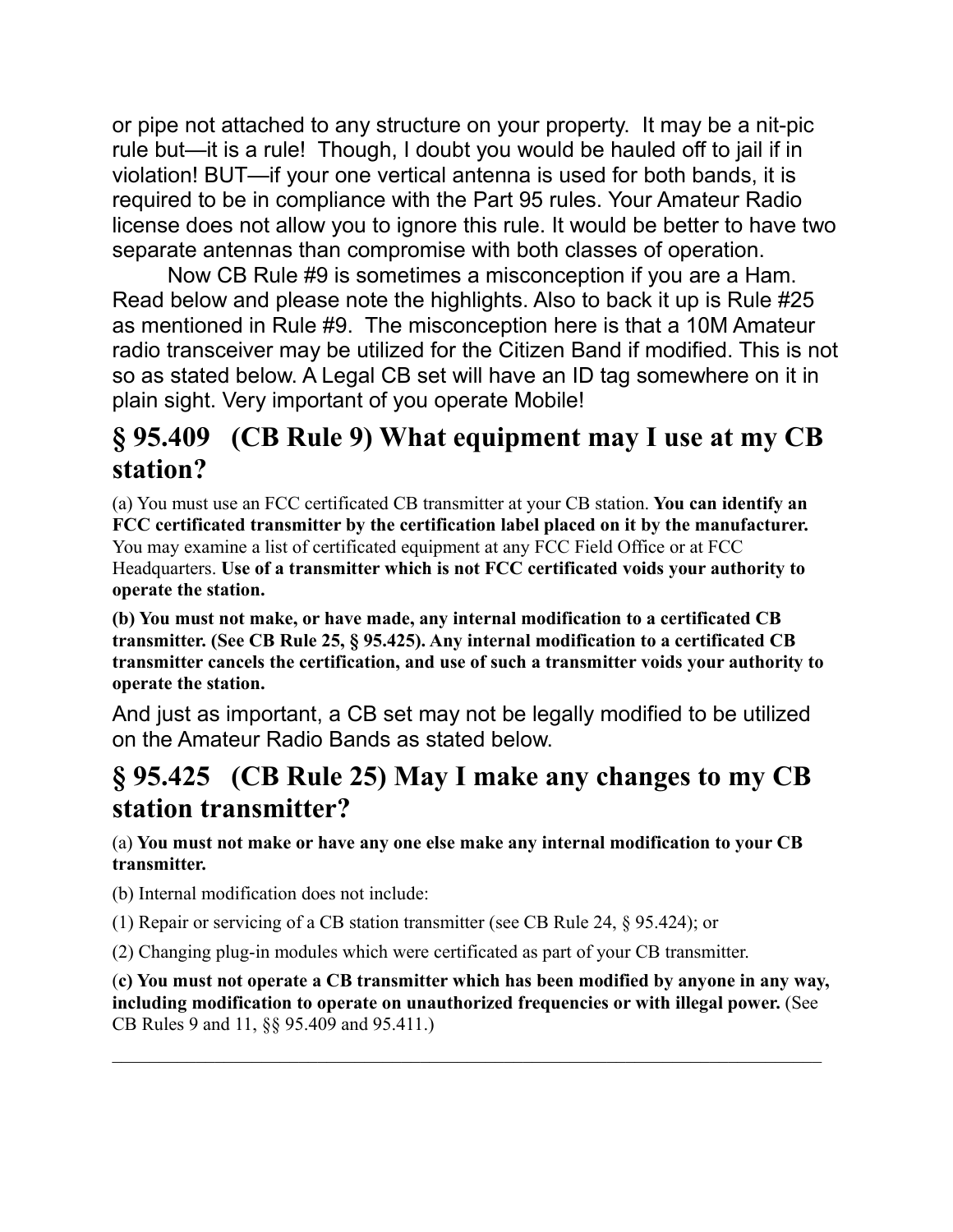Now the following rule found in the "Technical Regulations" section of Part 95 is why you will not bring a CB set to Tec night and expect to do anything but to make a general test or do basic repairs to it such as the microphone connector and DC power connector. 95.607 is the basis for Rule #9 and #25 and one of the most serious violations that can be committed.

# **§ 95.607 CB transmitter modification.**

Only the holder of the grant of authorization of the particular certificated CB transmitter may make the modifications permitted under the provisions for certification (see part 2 of this chapter.) **No grantee shall make any of the following modifications to the transmitter without prior written permission from the** *FCC* **(Federal Communications Commission):**

**(a) The addition of any accessory or device not specified in the application for certification and authorized by the FCC in granting the certification;**

**(b) The addition of any switch, control or external connection;**

**(c) Any modification to provide for additional transmitting frequencies, increased modulation level, a different form of modulation, or increased** *TP* (RF transmitter power expressed in *W* (watts), either *mean power* (TP averaged over at least 30 cycles of the lowest modulating frequency, typically 0.1 seconds at maximum power) or *peak envelope power* (TP averaged during 1 RF cycle at the highest crest of the modulation envelope), as measured at the transmitter output antenna terminals.)

 $\mathcal{L}_\mathcal{L} = \mathcal{L}_\mathcal{L} = \mathcal{L}_\mathcal{L} = \mathcal{L}_\mathcal{L} = \mathcal{L}_\mathcal{L} = \mathcal{L}_\mathcal{L} = \mathcal{L}_\mathcal{L} = \mathcal{L}_\mathcal{L} = \mathcal{L}_\mathcal{L} = \mathcal{L}_\mathcal{L} = \mathcal{L}_\mathcal{L} = \mathcal{L}_\mathcal{L} = \mathcal{L}_\mathcal{L} = \mathcal{L}_\mathcal{L} = \mathcal{L}_\mathcal{L} = \mathcal{L}_\mathcal{L} = \mathcal{L}_\mathcal{L}$ 

Since I, or anyone else in the club (that I am aware of) is a holder of a grant of Transmitter certification (similar to your Amateur Radio License), are not allowed by law to modify or add circuitry to any Citizen Band Radio, work such as stated above should not be performed. Having an Amateur Radio License does not allow anyone to do this for any purpose. (More on this subject in the Amateur Radio Section of this Paper) The rule states that no one but the original manufacture of "The" type accepted CB transceiver is allowed to do any work except repair, test and align to original specifications. The combination of all the mentioned rules also states that if you knowingly operate a CB transceiver with any "illegal" modifications, you are in violation of the Law.

Next is the rule I would assume everyone is aware of but maybe some detail of it have been over looked. Rule, # 11 is stated below with some commonly over looked details that are highlighted.

# **§ 95.411 (CB Rule 11) May I use power amplifiers?**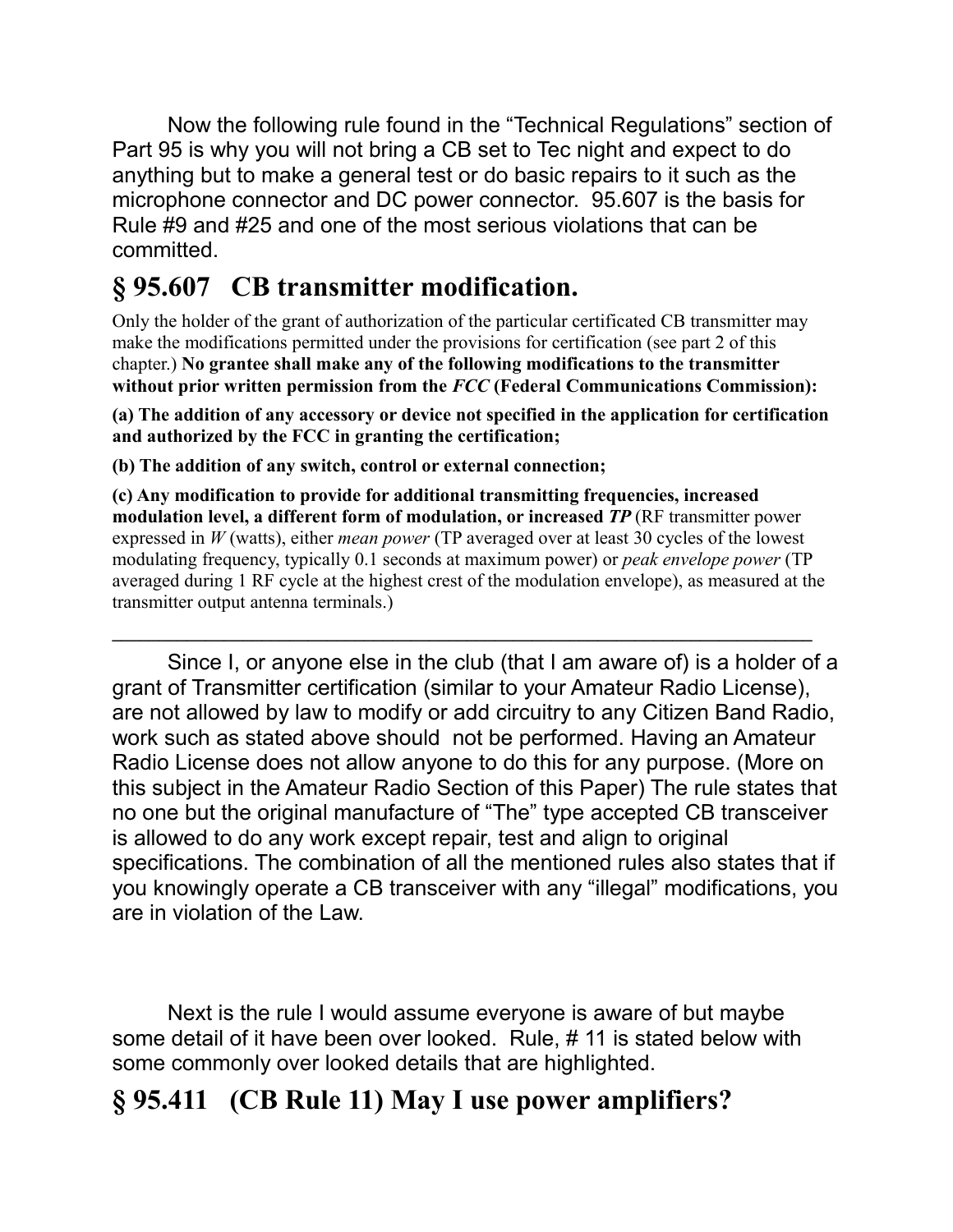(a) You may not attach the following items (power amplifiers) to your certificated CB transmitter in any way:

(1) External radio frequency (RF) power amplifiers (sometimes called linears or linear amplifiers); or

(2) Any other devices which, when used with a radio transmitter as a signal source, are capable of amplifying the signal.

(b) There are no exceptions to this rule and use of a power amplifier voids your authority to operate the station.

**(c) The FCC will presume you have used a linear or other external RF power amplifier if—**

**(1) It is in your possession or on your premises; and**

**(2) There is other evidence that you have operated your CB station with more power than allowed by CB Rule 10, § 95.410. 9**

Now, 2c is a little sticky rule and even more complicated now that you have an Amateur Radio License and will be discussed further in the Part 97 rules. 95.411 not only states you cannot use a RF Power Amplifier, but it is illegal to own one or to have one in your possession. Therefore, after acquiring an Amateur Radio license, it's sad to say, it does not allow the use of such a device on 10 Meters! Again this will be discussed later in the Part 97 rules.

An important point to understand is do not to get caught selling your Amp at the local Flea market because you never know who you are selling it too and who saw it on your table! It doesn't make any difference if you intend to sell it only to other hams or not. It doesn't matter if it is working or not. It is in your possession and that is the offence and a serious violation that could screw up all the fun you had planned for your new hobby!

Now for fun, let's look at ways how equipment manufactures could sell illegal equipment and get away with it. The "Afterburner" or 'Foot warmer" were very popular and companies like this were never shut down until rule changes were made in 1978. This installation document is from the mid 1970's. What do you see odd with this? See the next page for the details.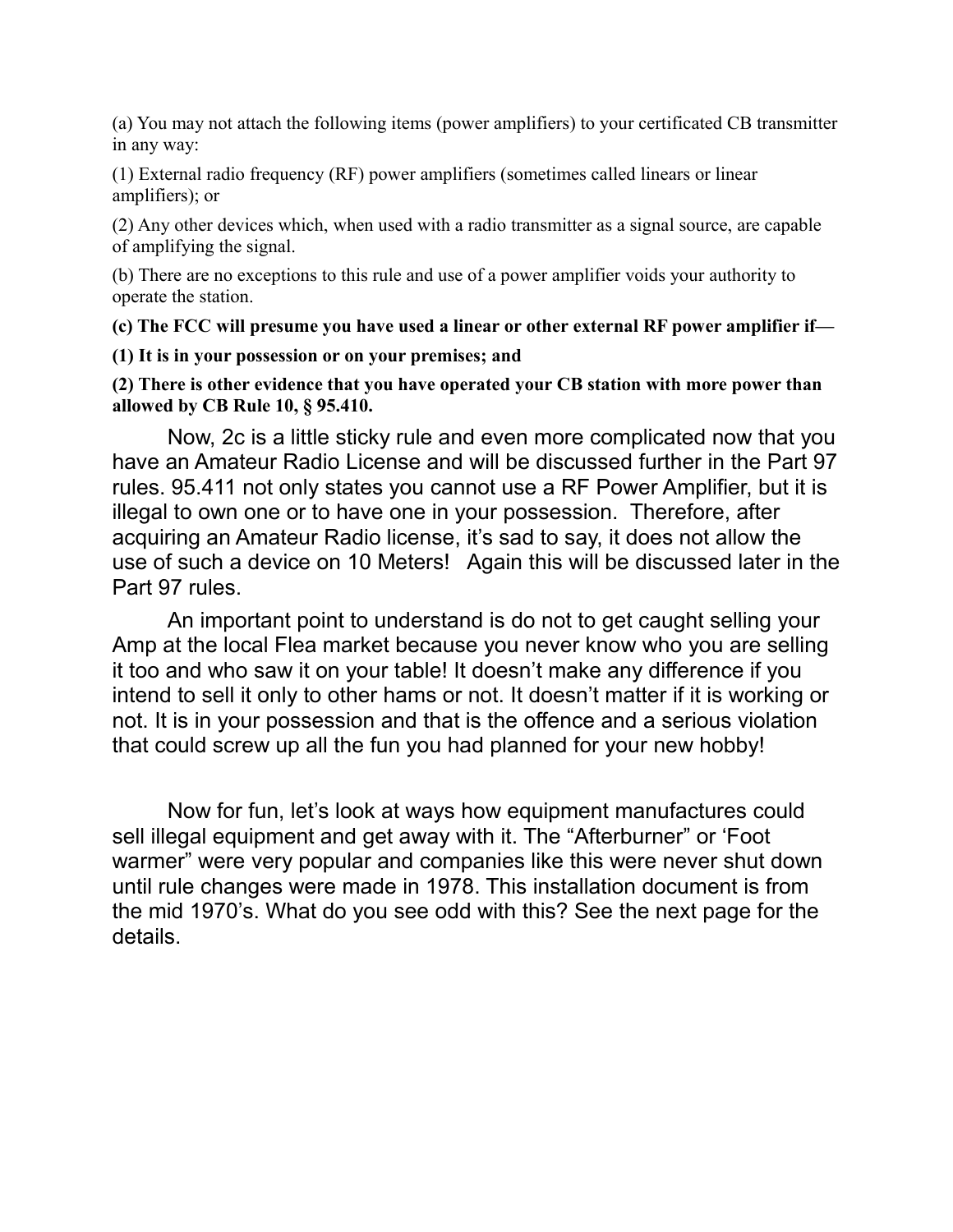

**MOBILE STATION LINEAR AMPLIFIER 12 VDC** 

ORDER NO.

481

#### **GENERAL DESCRIPTION:**

This linear amplifier is a precision built, compact, high output amplifier of advanced design. It utilizes two tubes, four transistors and four diodes in a grounded grid, tuned plate circuit for amplification of AM, FM, CW and SSB signals in the 25 to 54 MHz range.

The Linear Amplifier will operate over the frequency range. 25-54 MHz. However, it is F.C.C. Type Accepted under Parts 89, 91, and 93 over the frequency range 25-40 MHz.

Operation of this equipment requires a FCC license. Failure to comply is punishable by penalities set forth in the Rules and Regulations of the FCC. A copy of these Rules is available from the U.S. Government Printing Office and should be in the possession of the operator.

The 481 Linear Amplifier complies with FCC regulation when shipped from the factory, and must be used with a transceiver which is FCC Type Accepted under Parts 89, 91, and 93 for the system to be valid.

A special feature of this model is the automatic antenna change over relay which operates without special external connections making it perfect for operation with low power transceivers not having external amplifier control circuits.

Variable plate tune and load capacitors offer impedance matching for maximum output to varying antenna loads in the 40 to 70 ohm range.

The front panel indicator lights provide reliable visual indications of proper amplifier operation without complicated metering circuits.

The amplifier has been designed and constructed to suppress spurious radiation that may cause television interference. The TVI problem was given full consideration in design and layout of the chassis.

There are, however, some types of TVI that cannot be prevented within the amplifier. This is particularly true in weak signal areas. In such cases, a good commercial low pass filter is recommended.

# **INSTALLATION & OPERATION INSTRUCTIONS**

HY-GAIN ELECTRONICS **CORPORATION Rural Route 3** Lincoln, Nebraska 68505

#### **ELECTRICAL SPECIFICATIONS:**

| 15 Amp                                                     |
|------------------------------------------------------------|
|                                                            |
| Types of Emission AM, FM, CW, SSB, DSB                     |
| Power Output (Slightly Less at 50 MHz) 220 Watts           |
| PEP, SSB or DSB 80 Watts CW (With 3.5 Watts Drive)         |
| Drive Requirement to Trigger Antenna Relay 1 Watt          |
| Max Drive (unmodulated carrier and FM). 15 Watts           |
| (amplitude modulated carrier). 3.5 watts                   |
| (amplitude modulated peak) 14 watts PEP                    |
| Harmonic Supression suppressed more than 60db              |
| Input Impedance (unbalanced) 50 Ohms                       |
| nominal, less than 2:1 VSWR 25-54 MHz                      |
| Output Impedance (unbalanced) 50 Ohms                      |
| nominal, Adjustable 40-70 ohms, nonreactive                |
| Antenna Switching Automatic provided                       |
| by RF sensing network                                      |
| Tube and Diode Complement 2 Tubes, 4 Transistors, 4 Diodes |
|                                                            |
| require MIL PL-259                                         |
| *F.C.C. Type Accepted for frequency range 25-40MHZ only    |
|                                                            |

#### **UNPACKING:**

Carefully remove the Linear Amplifier from the packing carton. Examine it closely for signs of shipping damage. Remove the four screws holding the top cabinet and remove all hold down tape and packing materials. Check to insure tubes are seated in the sockets. Install the plate caps on the tubes. Inspect for any signs of internal damages.

#### ASSEMBLY AND INSTALLATION:

#### **NOTE**

This unit is made to operate on negative ground systems only.

The location is not critical but consideration must be given to adequate ventilation.

#### IMPORTANT:

ALLOW AT LEAST FOUR INCHES OF CLEARANCE ON ALL SIDES OF THE CABINET FOR GOOD AIR CIRCULATION.

This manufacture made a clever statement. They say it is Type Accepted under Parts 89, 91, and 93. Now you know that the CB band is Part 95 and the Ham Bands are Part 97 (yet to be discussed). What are 89, 91, and 93? Well, they are all make believe! Then, they state that this product complies with FCC regulations when shipped from their factory and must be used with a Type Accepted Transceiver to be valid. Then they state all the scary stuff that can happen if you don't comply so get a copy of the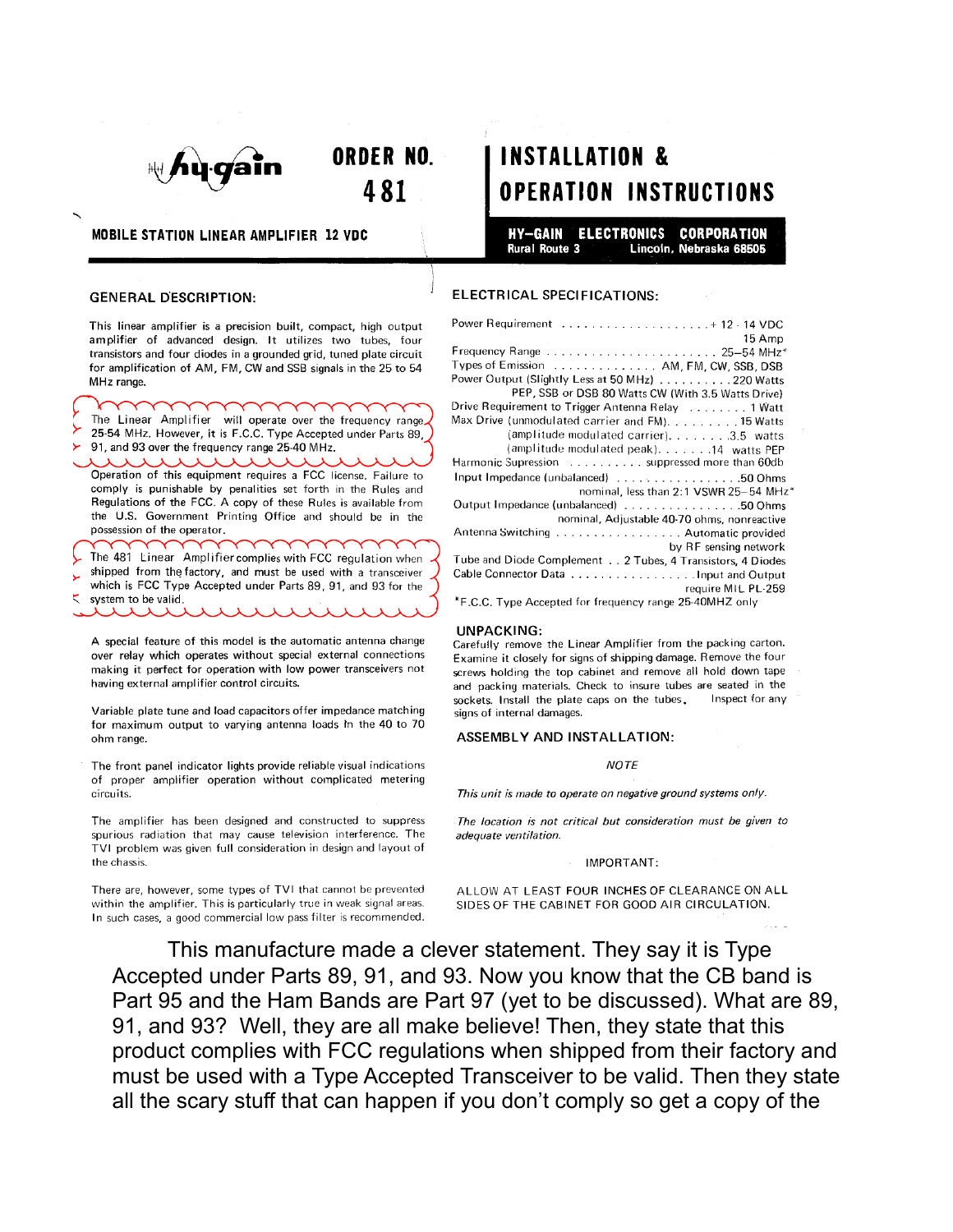rules from the FCC before using. AND—of course, this is all after you purchase it!! The lesson learned here was I never bought another one from them again! So, what is the point so far? Basicly, there is no way around the Part 95 rules. So, what are the penalties if any of the rules are broken? Lets read Rule #21

# **§ 95.421 (CB Rule 21) What are the penalties for violating these rules?**

(a) If the FCC finds that you have willfully or repeatedly violated the Communications Act or the FCC Rules, you may have to pay as much as \$10,000 for each violation, up to a total of \$75,000. (See section 503(b) of the Communications Act.)

(b) If the FCC finds that you have violated any section of the Communications Act or the FCC Rules, you may be ordered to stop whatever action caused the violation. (See section 312(b) of the Communications Act.)

(c) If a Federal court finds that you have willfully and knowingly violated any FCC Rule, you may be fined up to \$500 for each day you committed the violation. (See section 502 of the Communications Act.)

(d) If a Federal court finds that you have willfully and knowingly violated any provision of the Communications Act, you may be fined up to \$10,000 or you may be imprisoned for one year, or both. (See section 501 of the Communications Act.)

This all seems a bit harsh if the tip of your antenna is 21 feet above your roof top or you get caught whistling in your microphone but—they are the rules and the penalties if found Guilty! The other over looked issue is what happens to your Amateur Radio License if you are caught selling your old CB amp at a flea market?

In accordance with all licensing through the FCC, if you are convicted of a rule violation, you will lose all existing Grants (your Ham license) and any privileges you may have had to obtain any other grant or license such as marine or aviation licenses under the title 47 rules. Simply put and a crazy example but -- since an individual's name is on the license that allows the local Cellular phone Service to operate in this area, if that person was to be found guilty of using a modified CB set, the local Cell service would be shut down until a new license was obtained by someone else within that company! Yes, crazy but that's the way the rules are written! Of course you can argue that lawyers would be involved and yes they would be if a ridiculous situation such as this happened, but the point is, we as Hams, new and old, don't need the problems that a Part 95 (CB band) violation could cause!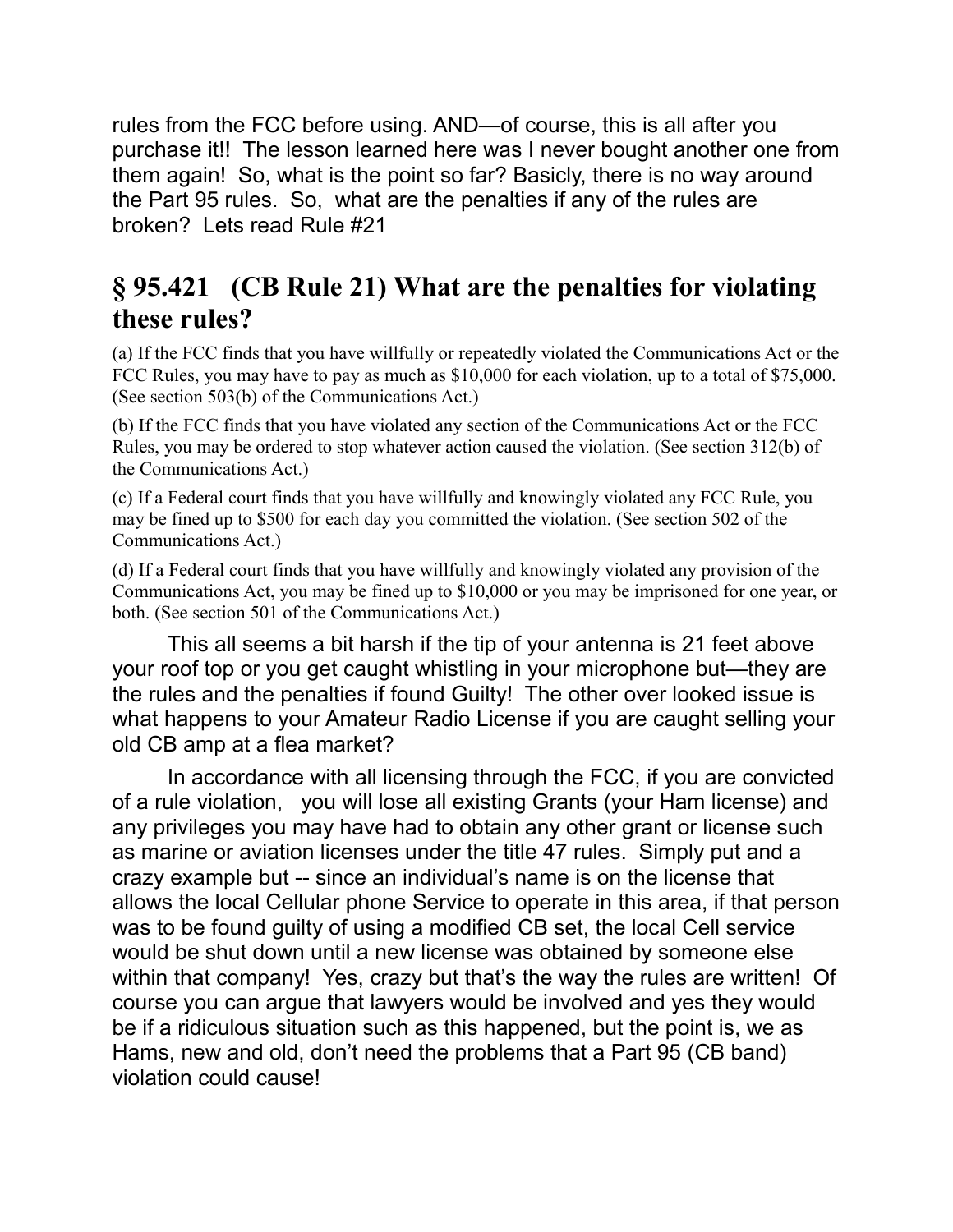Simply stated, if you have an Amateur Radio License, put your efforts into that aspect of your radio hobby and "Tidy up" your CB practices to reflect the honor and privilege you have been granted with you Amateur Radio license.

BUT—the bad news is, it will require more than just changing your operating style or lowering your antenna on the CB band. It's time to review the Part 97 rules that may affect your "Ham Band" operating as it exists today.

### **Utilizing your Amateur Radio License and Keeping it!**

What a great Hobby! You have a license that basically states if you read the Part 97 rules, that the sky is the limit! First, you are not squeezed into 40 channels of operation. If you don't like the conditions on one band, you move to the next where it may be entirely different! You can utilize repeaters, transfer data, operate contests, rag chew in nets and do many other things that are restrictions in the CB band. It is the ultimate upgrade not even taking into consideration a legal one at that!

But as mentioned, there are a few misunderstandings or interpretations of certain rules that need to be discussed and understood to make the transition from the Citizen Band to the Amateur Radio Bands complete. Some of the basic Part 97 rules are just over looked because we assume that since we now have an Amateur Radio License; it may supersede, protect, or justify the operation of some of the "gear" we have obtained over the years. Let's review some important part 97 rules and keep the Part 95 rules and understanding of them in our hip pockets.

Let start with Transmit Power Requirements. We all assume that the legal limit is 1500 watts. This is so in most cases but there are exceptions to the rule. Read through part 97.313 and pay attention to the highlighted sections.

# **§ 97.313 Transmitter power standards.**

(a) An amateur station must use the minimum transmitter power necessary to carry out the desired communications.

(b) No station may transmit with a transmitter power exceeding 1.5 kW PEP.

### **(c) No station may transmit with a transmitter power output exceeding 200 W PEP:**

(1) On the 10.10-10.15 MHz segment;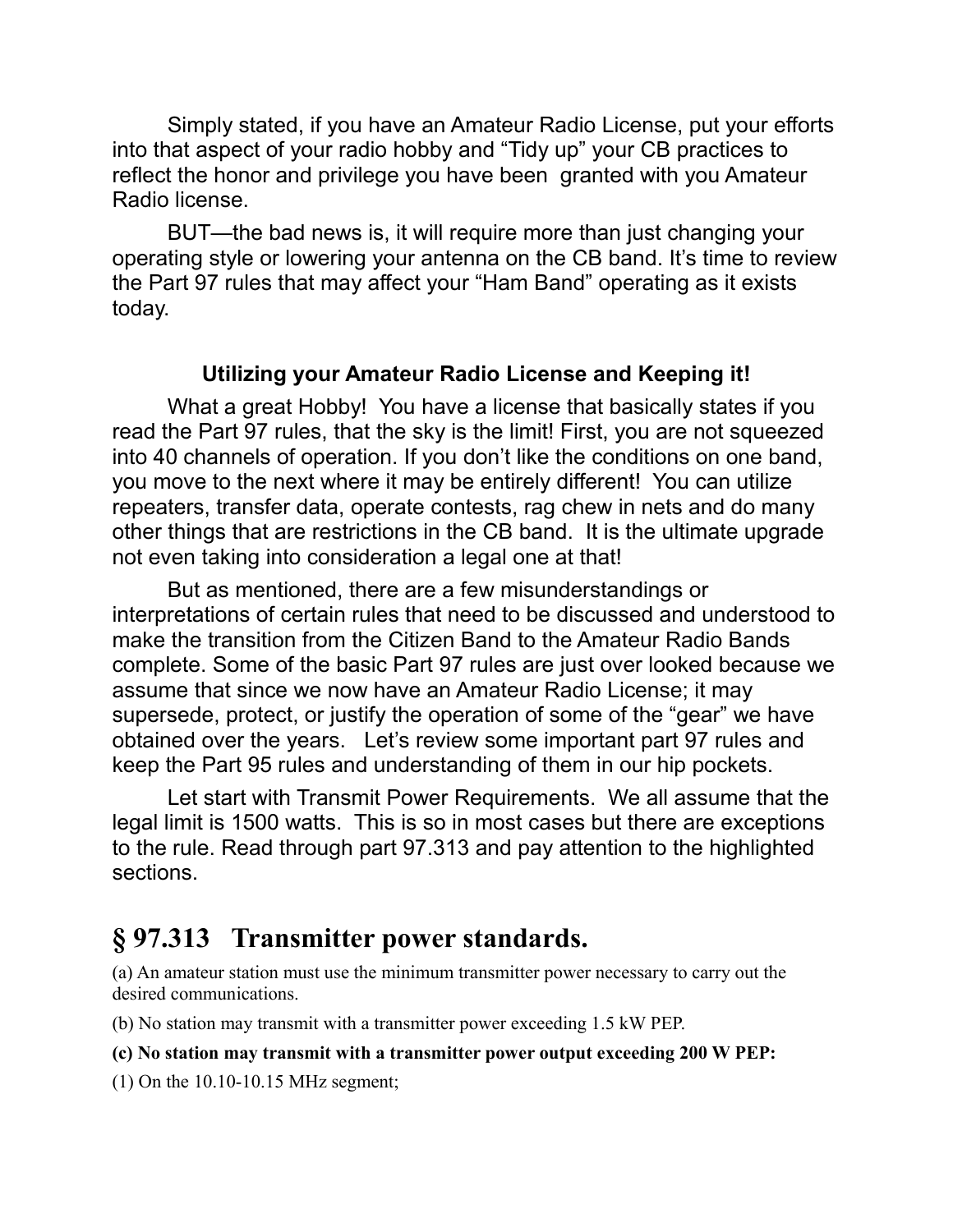### **(2) On the 3.525-3.60 MHz, 7.025-7.125 MHz, 21.025-21.20 MHz, and 28.0-28.5 MHz segment when the control operator is a Novice Class operator or a Technician Class operator; or**

(3) The 7.050-7.075 MHz segment when the station is within ITU Regions 1 or 3.

(d) No station may transmit with a transmitter power exceeding 25 W PEP on the VHF 1.25 m band when the control operator is a Novice operator.

(e) No station may transmit with a transmitter power exceeding 5 W PEP on the UHF 23 cm band when the control operator is a Novice operator.

**(f) No station may transmit with a transmitter power exceeding 50 W PEP on the UHF 70 cm band from an area specified in paragraph (a) of footnote US270 in § 2.106, unless expressly authorized by the FCC after mutual agreement, on a case-by-case basis, between the District Director of the applicable field facility and the military area frequency coordinator at the applicable military base. An Earth station or telecommand station, however, may transmit on the 435-438 MHz segment with a maximum of 611 W effective radiated power (1 kW equivalent isotropically radiated power) without the authorization otherwise required. The transmitting antenna elevation angle between the lower half-power (−3 dB relative to the peak or antenna bore sight) point and the horizon must always be greater than 10°.**

(g) No station may transmit with a transmitter power exceeding 50 W PEP on the 33 cm band from within 241 km of the boundaries of the White Sands Missile Range. Its boundaries are

those portions of Texas and New Mexico bounded on the south by latitude 31°41′ North, on the

east by longitude 104°11′ West, on the north by latitude 34°30′ North, and on the west by

longitude 107°30′ West.

(h) No station may transmit with a transmitter power exceeding 50 W PEP on the 219-220 MHz segment of the 1.25 m band.

(i) No station may transmit with an effective radiated power (ERP) exceeding 100 W PEP on the 60 m band. For the purpose of computing ERP, the transmitter PEP will be multiplied by the antenna gain relative to a half-wave dipole antenna. A half-wave dipole antenna will be presumed to have a gain of 1 (0 dBd). Licensees using other antennas must maintain in their station records either the antenna manufacturer's data on the antenna gain or calculations of the antenna gain.

(j) No station may transmit with a transmitter output exceeding 10 W PEP when the station is transmitting a SS emission type.

First point to make is the power restriction of Novices (the dying class) and the Technician class. The 200 watt PEP specification that is restricted for their use in the frequency allocations granted is a tough one to measure accurately. The definition of PEP is even misinterpreted in most cases. It's something that should be reviewed by all in the club.

As a side note to this rule, those with higher class licenses may operate with 1500 watts in the same frequency allocations. This makes it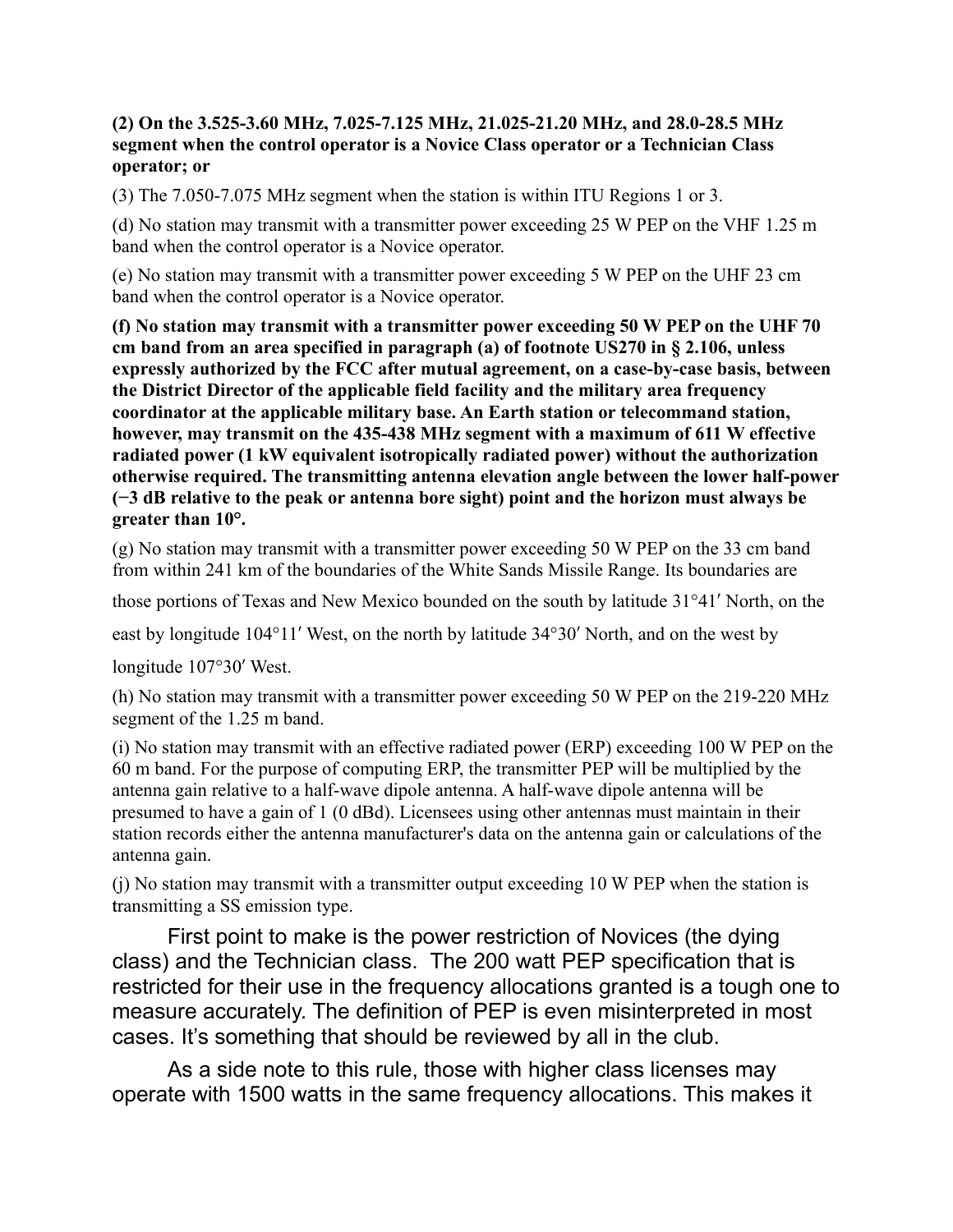sometime difficult to understand why contacts during band openings on 10 meters are difficult when you can hear the other station so clear, yet they cannot hear you. It's simply what power and gain can do for a signal.

The next issue is the 70 cm band of operation. I myself find this most inhibiting but it is a power limitation for all of Florida. It means that all repeaters in the UHF band are also restricted to 50 watts output power. Any terrestrial station that operates on the horizon is restricted. If antennas are elevated, then some relief is applied.

So, now how do we get to the power level we are allowed to utilize? We are required to use certified RF power amplifiers for amateur Radio use with some exceptions. Some of these exceptions make perfect sense since we are "Experimenters" by design and have permission of our granted license, but some misinterpretations to some of the following rules are made. Let's have a look at part 97.315, certification of external RF power amplifiers and review the highlighted sections.

# **§ 97.315 Certification of external RF power amplifiers.**

(**a) Any external RF power amplifier (see § 2.815 of the FCC Rules) manufactured or imported for use at an amateur radio station must be certificated for use in the amateur service in accordance with subpart J of part 2 of the FCC Rules. No amplifier capable of operation below 144 MHz may be constructed or modified by a non-amateur service licensee without a grant of certification from the FCC.**

**(b) The requirement of paragraph (a) does not apply if one or more of the following conditions are met:**

### **(1) The amplifier is constructed or modified by an amateur radio operator for use at an amateur station.**

(2) The amplifier was manufactured before April 28, 1978, and has been issued a marketing waiver by the FCC, or the amplifier was purchased before April 28, 1978, by an amateur radio operator for use at that operator's station.

(3) The amplifier is sold to an amateur radio operator or to a dealer, the amplifier is purchased in used condition by a dealer, or the amplifier is sold to an amateur radio operator for use at that operator's station.

### **(c) Any external RF power amplifier appearing in the Commission's database as certificated for use in the amateur service may be marketed for use in the amateur service.**

 $\mathcal{L}_\mathcal{L} = \{ \mathcal{L}_\mathcal{L} = \{ \mathcal{L}_\mathcal{L} = \{ \mathcal{L}_\mathcal{L} = \{ \mathcal{L}_\mathcal{L} = \{ \mathcal{L}_\mathcal{L} = \{ \mathcal{L}_\mathcal{L} = \{ \mathcal{L}_\mathcal{L} = \{ \mathcal{L}_\mathcal{L} = \{ \mathcal{L}_\mathcal{L} = \{ \mathcal{L}_\mathcal{L} = \{ \mathcal{L}_\mathcal{L} = \{ \mathcal{L}_\mathcal{L} = \{ \mathcal{L}_\mathcal{L} = \{ \mathcal{L}_\mathcal{$ 

Lots of misinterpretation can be made here to justify the use of an illegally manufactured amplifier that was initially slated for use on the Citizen's band, now being utilized on the 10 Meter Amateur radio band. The facts are that if the amplifier was not a "home brew" or originally on the Commission's Data base, it cannot be legally utilized on the Amateur Radio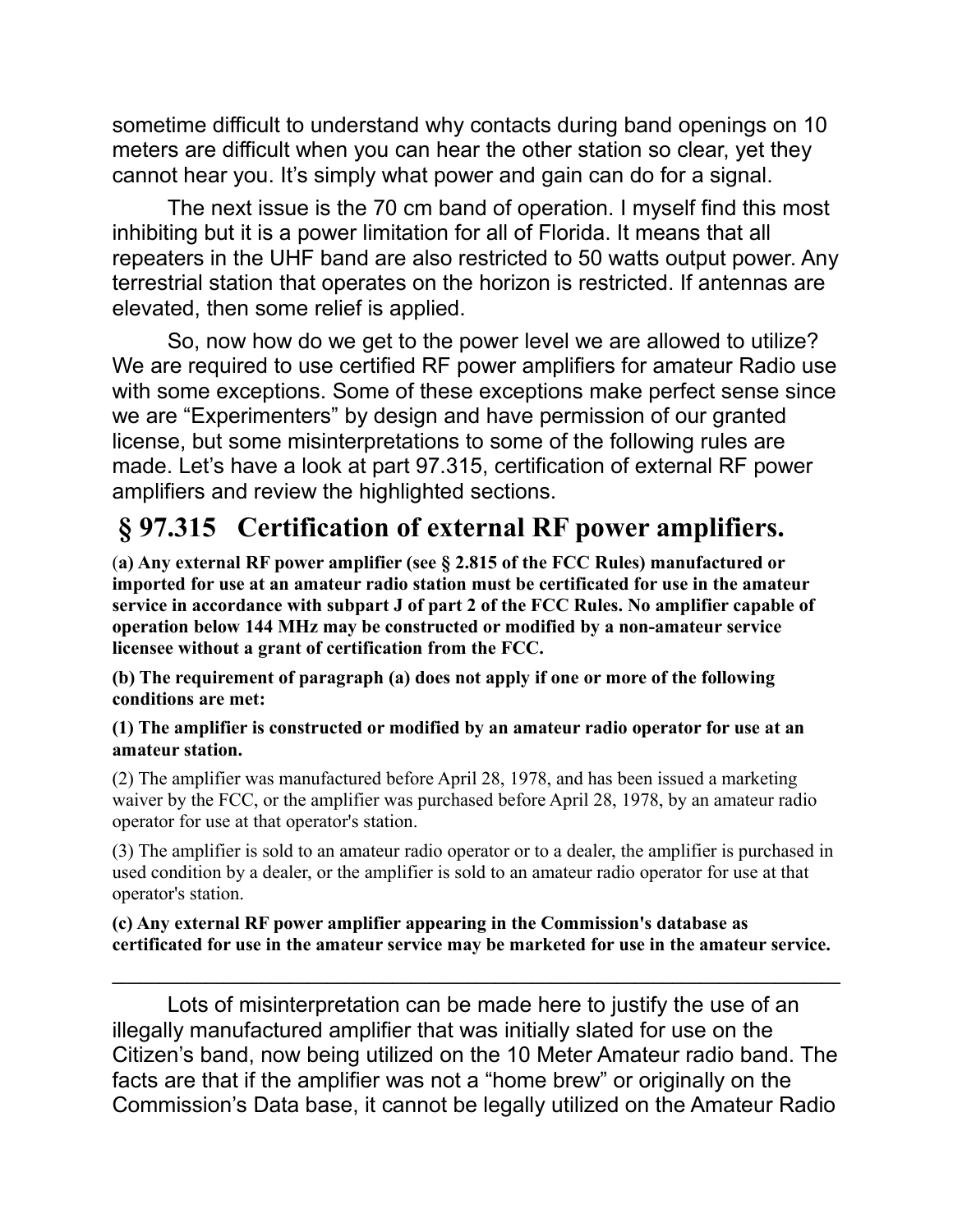bands. There is some latitude but—basically, if you have an 8 pill device that you yourself did not build, it cannot be utilized legally for many non technical reasons stated in 97.315 .

A link is provided so you may check to verify if your existing equipment is listed on the Commission's data base. If it is, this is no problem in utilizing it for an Amateur Radio operation. But, it will start with a type acceptance tag or label on the equipment. If you don't have one, most likely don't bother with the website form unless you know for a fact it was removed. The web site and sample is shown next.

### https://apps.fcc.gov/oetcf/eas/reports/GenericSearch.cfm

Equipment Authorization Search

### **Application Information:**

| <b>Grantee Code:</b>                                                              | (First three or fiv |
|-----------------------------------------------------------------------------------|---------------------|
| <b>Product Code:</b>                                                              | Exact Match (R      |
| <b>Applicant Name:</b>                                                            |                     |
| Final Action Date Range (mm/dd/yyyy):                                             | to                  |
| <b>Grant Comments:</b>                                                            |                     |
|                                                                                   |                     |
| <b>Application Purpose:</b>                                                       |                     |
| <b>Software Defined Radios:</b>                                                   |                     |
| <b>FCC Approved Applications Only</b>                                             |                     |
| <b>TCB Approved Applications Only:</b>                                            |                     |
| <b>Composite Applications Only:</b>                                               |                     |
| <b>Grant Note:</b>                                                                | & View Gr<br>&      |
| <b>Test Firm</b>                                                                  |                     |
| <b>Application Status:</b>                                                        |                     |
|                                                                                   |                     |
| <b>Equipment Information:</b>                                                     |                     |
| <b>Equipment Class:</b>                                                           |                     |
| Frequency Range in MHz: to Exact Match                                            |                     |
| <b>Necessary Bandwidth:</b>                                                       |                     |
| <b>Emission Designator:</b>                                                       |                     |
| <b>Frequency Tolerance</b><br><b>Exact Match</b><br>to                            |                     |
| <b>Power Output (in Watts)</b><br><b>Exact Match</b><br>to                        |                     |
| Rule Parts (up to three):<br>& & Exact Match                                      |                     |
| <b>Product Description:</b>                                                       |                     |
| <b>Modular Type:</b><br><b>OR</b> show all modular <b>OR</b> show all non-modular |                     |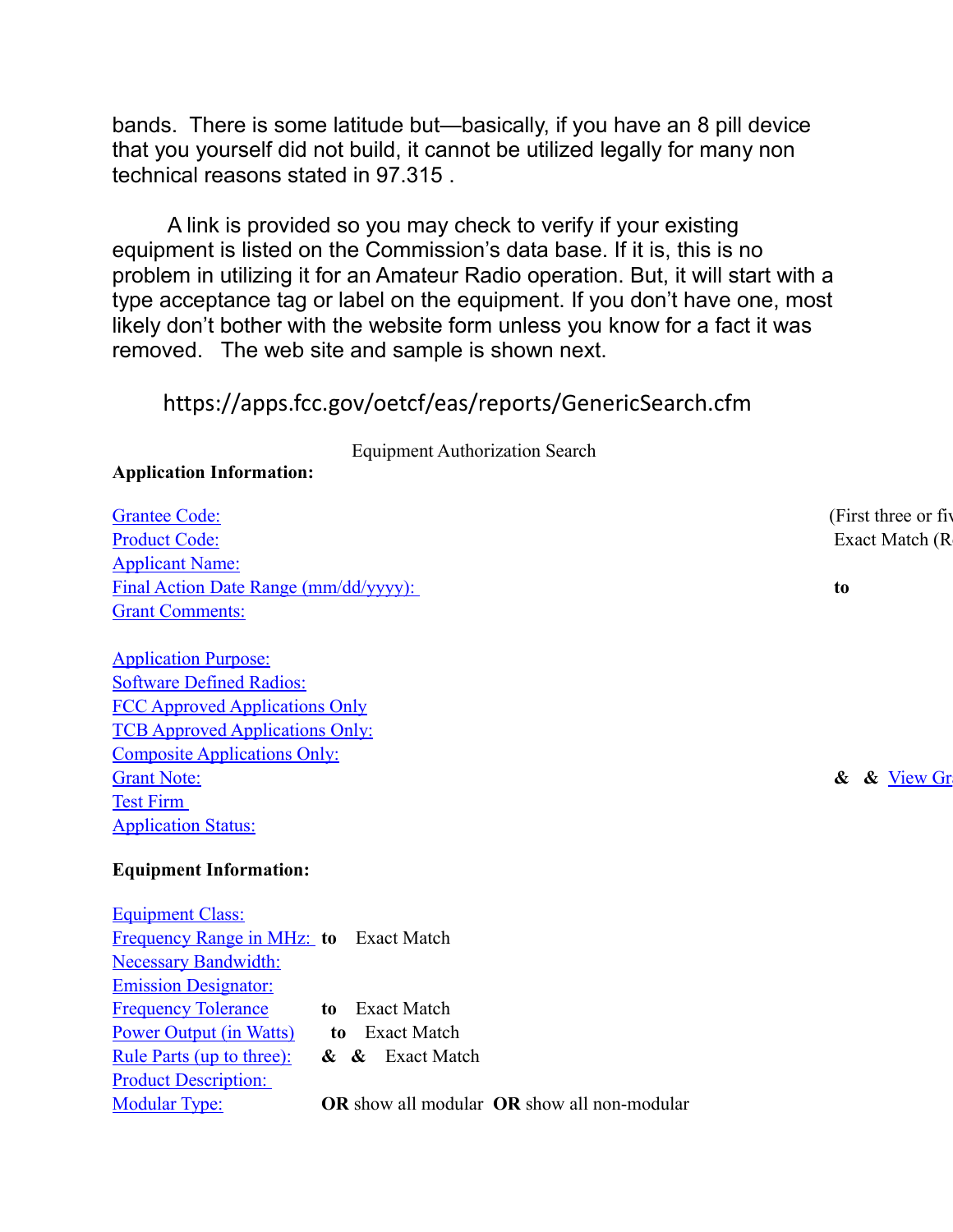Then the fact being that if the amplifier does not have an ID tag, most likely it was intended for illegal use on the Citizen's Band, and is a Part 95 violation to just have it in your possession, in use or not! That is the Catch 22 of the amplifier rules. A review of the "technical" justifications to back up Part 97.315 follows with the Part 97.317 rules.

# **§ 97.317 Standards for certification of external RF power amplifiers.**

(a) To receive a grant of certification, the amplifier must:

(**1) Satisfy the spurious emission standards of § 97.307 (d) or (e) of this part, as applicable, when the amplifier is operated at the lesser of 1.5 kW PEP or its full output power and when the amplifier is placed in the "standby" or "off" positions while connected to the transmitter.**

**(2) Not be capable of amplifying the input RF power (driving signal) by more than 15 dB gain. Gain is defined as the ratio of the input RF power to the output RF power of the amplifier where both power measurements are expressed in peak envelope power or mean power.**

**(3) Exhibit no amplification (0 dB gain) between 26 MHz and 28 MHz.**

**(b) Certification shall be denied when:**

**(1) The Commission determines the amplifier can be used in services other than the Amateur Radio Service, or**

**(2) The amplifier can be easily modified to operate on frequencies between 26 MHz and 28 MHz.**

These are the technical rules a manufacture of Amateur Radio Power amplifiers are held to. So again, the amplifier in your possession most likely does not have this certification if it ever operated on the Citizen's Band. And if it is a certified amplifier, and it operates on the CB Band, then it was an illegal modification to Amateur Radio equipment.

Now, as for the topic of illegally modified Amateur Radio equipment, what do you think the legality of using a Part 97 transceiver (a 28 MHz radio) that has CB band modifications, only on the 10 Meter band? Well, let's read the rules concerning this. Again, look for the highlights.

# **§ 95.603 Certification required.**

**(c) Each** *CB transmitter* **(a transmitter that operates or is intended to operate at a station authorized in the CB) must be certificated. No CB transmitter certificated pursuant to an application filed prior to September 10, 1976, shall be manufactured or marketed.**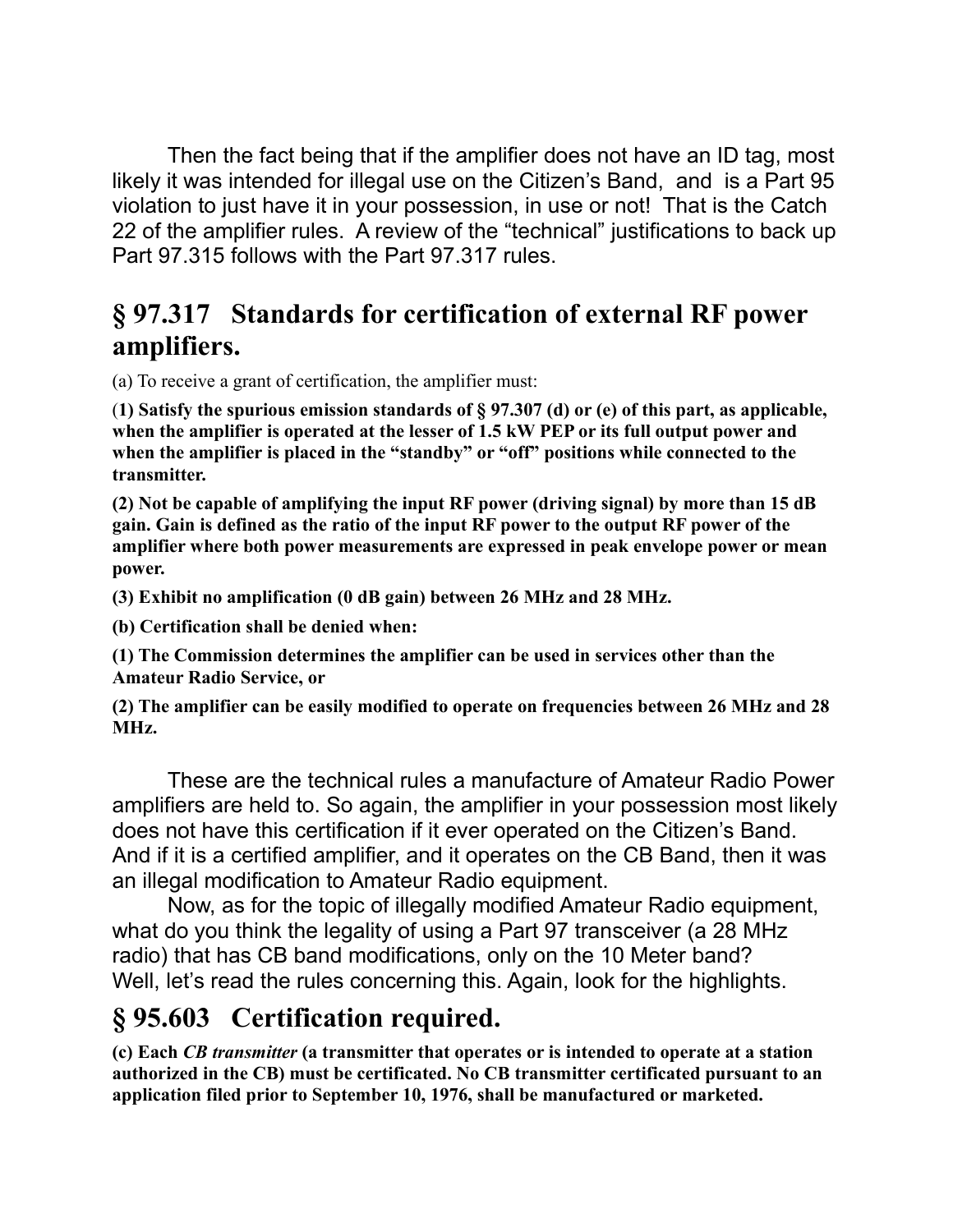§ 95.607 CB transmitter modification.

**(c) Any modification to provide for additional transmitting frequencies, increased modulation level, a different form of modulation, or increased** *TP* **(RF transmitter power expressed in** *W* **(watts), either** *mean power* **(TP averaged over at least 30 cycles of the lowest modulating frequency, typically 0.1 seconds at maximum power) or** *peak envelope power* **(TP averaged during 1 RF cycle at the highest crest of the modulation envelope), as measured at the transmitter output antenna terminals.)**

# **§ 95.409 (CB Rule 9) What equipment may I use at my CB station?**

**(a) You must use an FCC certificated CB transmitter at your CB station. You can identify an FCC certificated transmitter by the certification label placed on it by the manufacturer. You may examine a list of certificated equipment at any FCC Field Office or at FCC Headquarters. Use of a transmitter which is not FCC certificated voids your authority to operate the station.**

The answer is the Part 95 rules! Any equipment that has been modified for use on the CB band is an illegal transmitter and therefore may not be utilized on any radio frequency! Yes, another catch 22! Again, even if you do not use it all below 28.000 MHz, the FCC assumes that since it is capable and in possession, it is used and will prosecute the offender as a violation of Part 95 rules. It's the equipment that is in violation, not the operator!

### **SO, what do you do now?**

 If you now understand that you may not be in complete compliance, when you are in QSO on10 Meters, the last thing you should be bragging about is that you are using Modified RCI 2900 with a Hygain Afterburner making 175 watts. You would be admitting to two Part 95 and one Part 97 violation to the whole world that can hear you and then you have no idea of where the trouble could come from! So—if you operate equipment such as described above, at least don't brag about it!

Next is, if you do desire to work on "cleaning it up", ask for help within the club. To remove illegal modifications in 10 meter transceivers is perfectly legal for an Amateur Radio License holder to do. It is understood that most of the re-utilization of CB gear is done because of economics and it's a shame to throw away a perfectly good piece of radio gear but—to use a modified CB set on 10 Meters (directly connected to an antenna) is a Part 95 violation. This can be discussed further anytime with me.

But the bottom line is the answer is totally up to you. If you think all of this is total nonsense, that's fine. What a good Amateur Radio Operator is required to do is take a hard look at what he or she is dong on the Ham and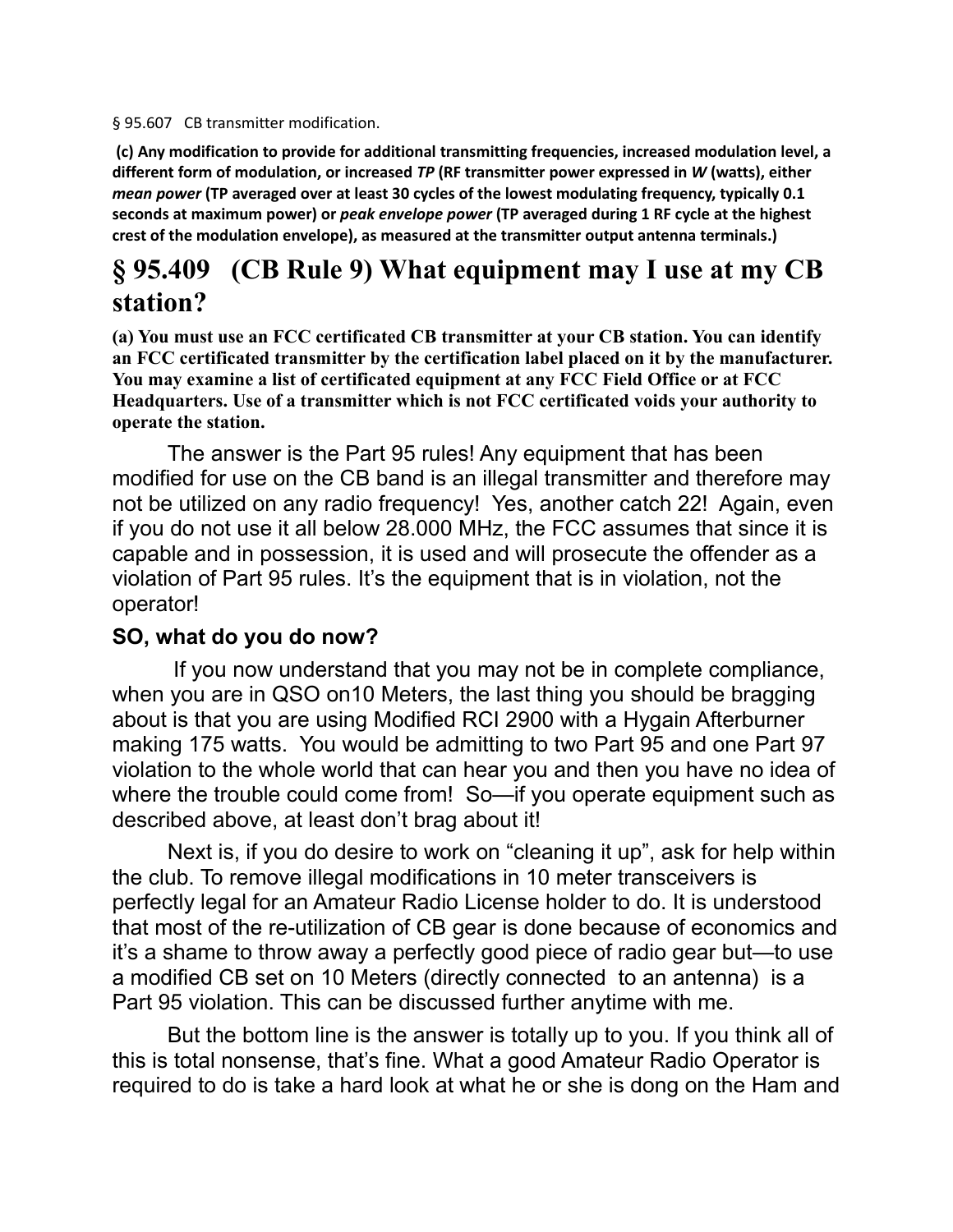CB bands and verify compliance. There is no reason that both cannot be in use at anyone's station and be operated in compliance within both part 95 and 97 rules. And, all of the Part 97 rules are not all hard-ass technical laws See 97.101 and the highlight.

# **§ 97.101 General standards.**

**(a) In all respects not specifically covered by FCC Rules each amateur station must be operated in accordance with good engineering and good amateur practice.**

Part of being a "Good Amateur" is striving to keep your operating practices and station in compliance. If there has been something that has been over looked, do something about it! Talk to you club members; ask for advice and attempt to do the "Right Thing" because it is what the Amateur Radio community would expect from you.

This paper would not be complete without having the ARRL comments about the FCC review of the Part 95 or CB rules. The ARRL is on our side and is attempting to uphold the standards that all Amateur Radio operators desire to keep and believe in. It is a good "Read"

If you have any questions or need help with any additional understanding of any of this paper or other rules concerning Parts 95 and 97, please do not hesitate to ask.

Steve, N2CEI

ARRL Comments in FCC Review of CB Rules 09/09/2010

In June 2010, the FCC opened a proceeding -- WT Docket No. 10-119 -- "to simplify, streamline, and update the Part 95 rules to reflect technological advances and changes in the way the American public uses the various Personal Radio Services." The Citizens Band (CB) Radio Service is one of several Personal Radio Services regulated by Part 95. Three of the CB-related issues raised in the *Notice of Proposed Rule Making* (*[NPRM](http://www.fcc.gov/Daily_Releases/Daily_Business/2010/db0607/FCC-10-106A1.pdf)*) are of interest to the Amateur Radio Service. On September 3, the ARRL filed [comments](http://fjallfoss.fcc.gov/ecfs/document/view?id=7020910958) limited to these issues.

### **Citizens Band vs Amateur Radio Equipment**

In the *NPRM*, the FCC sought to consolidate the rules pertaining to the modification of certificated CB equipment. The Commission noted that CB equipment that has been modified by the CB operator -- or persons other than the manufacturer -- to operate on unauthorized frequencies or to operate with higher power than authorized often causes interference to other radio services. "Indeed, there are many recent instances of the operation of modified CB equipment (or equipment imported or manufactured domestically with the inherent capability of operating outside the HF CB channels) by unlicensed individuals in the Amateur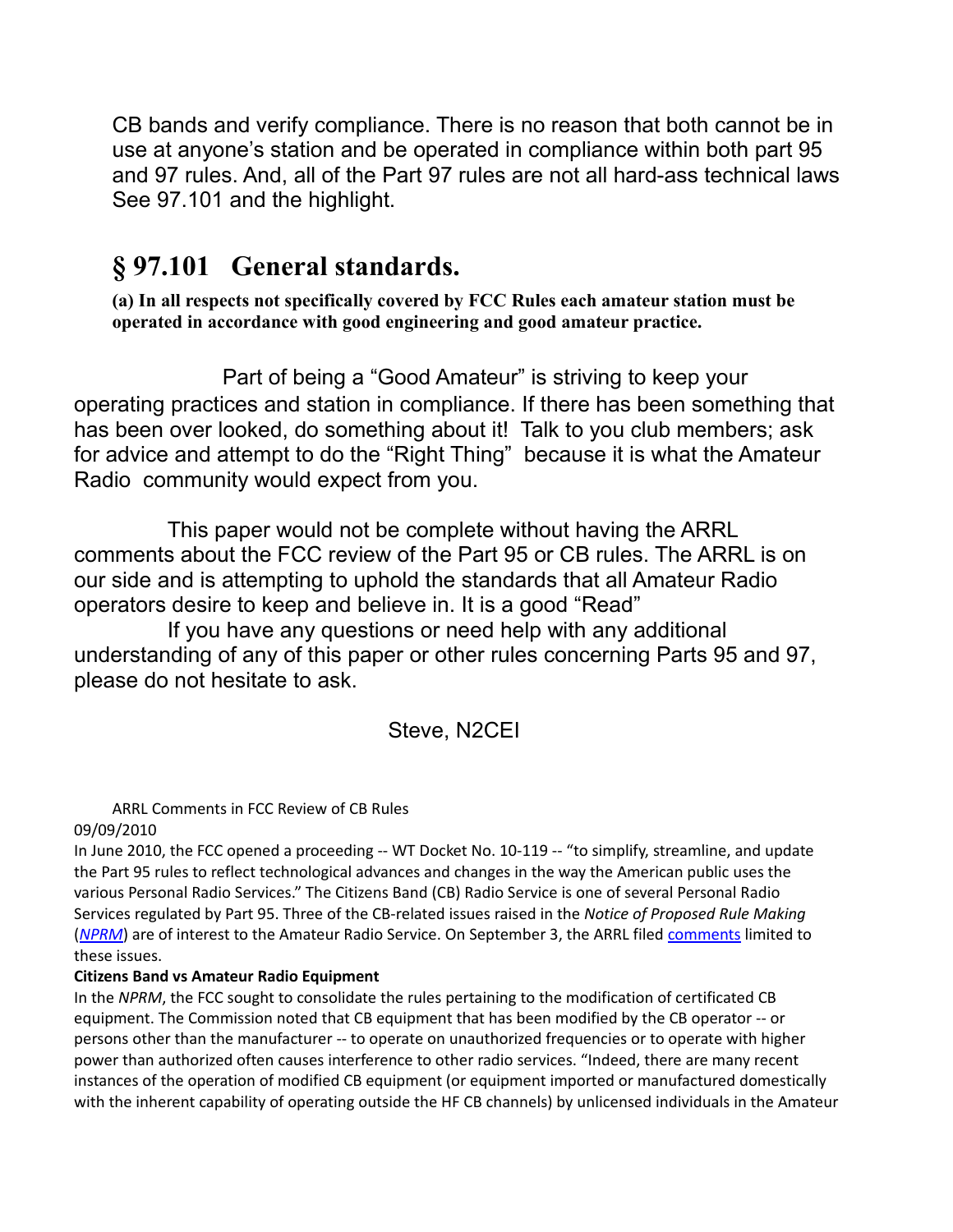Radio Service bands," the ARRL agreed, saying that this interference most often occurs in the 28.000-28.500 MHz segment of the amateur 10 meter band.

While the ARRL certainly supports the Commission's proposal to clarify the Part 95 rules relative to the prohibition on modification of certificated CB equipment, "much of the problem of misuse of CB equipment is due to the lack of enforcement of equipment authorization and marketing rules, rather than the language of the rules themselves," the ARRL maintains. "CB shops and truck stops, for example, are often found to be actively marketing and selling modified or illegally imported equipment which is actually intended to operate not on CB channels, but on amateur or government frequencies between 27.415 MHz and 28.500 MHz. Often, this equipment is not marketed as CB equipment, but instead is marketed inaccurately as Amateur Radio equipment. It is typically neither used by nor useful to licensed radio amateurs, and it cannot be accurately described as Amateur Radio equipment."

The rules should, and currently do, prohibit the marketing of unauthorized CB equipment [\(Section 95.603\)](http://edocket.access.gpo.gov/cfr_2002/octqtr/pdf/47cfr95.603.pdf) and the modification of CB equipment to add additional transmit frequencies [\(Section 95.607\)](http://edocket.access.gpo.gov/cfr_2002/octqtr/pdf/47cfr95.607.pdf): "However, those who seek to circumvent the rules often do so by referring to their equipment not as CB or Part 95 equipment at all, but as Amateur Radio equipment. The latter does not require, with a few exceptions, a grant of equipment authorization prior to marketing, sale or use."

The ARRL suggests that the present rules regarding certification of CB equipment and the modification of legitimate CB equipment are "generally adequate. Enforcement of those rules is, however, complicated and resource-intensive. Additional equipment authorization rules are unnecessary. Nor is it desirable to implement equipment authorization requirements for the Amateur Radio Service. It is important to insure that Amateur Radio equipment is marketed solely to radio amateurs, however. Furthermore, the determination of what constitutes Amateur Radio equipment for enforcement purposes should include the criterion that the equipment is used and useful, and is intended for use solely (or at least principally) by licensed Amateur Radio operators."

The ARRL pointed out that "it is vitally important in any case to minimize, and to maintain the utmost flexibility in, equipment authorization requirements for Amateur Radio equipment, because Amateur Radio is in essence an experimental radio service. It is important not to make amateur station equipment unavailable or expensive, nor to stifle experimentation by application of equipment authorization requirements to Amateur Radio equipment generally." But at the same time, the ARRL noted that "it is not desirable to legitimize or encourage the actions of unscrupulous manufacturers who market products labeled as 'Amateur Radio equipment' which are neither useful to, nor intended for use by licensed radio Amateurs." According to the ARRL, these manufacturers "seek to subvert the Commission's spectrum management policies by merely labeling their products 'Amateur Radio equipment' when it clearly is not such, but instead is intended for use by unlicensed persons without regard to the Commission's rules."

#### **Combination Radios**

The ARRL supports the Commission's proposal to prohibit the certification of radios that are intended to transmit on both Personal Radio Service channels and on Part 97 frequency allocations. Noting that it is undesirable in general to combine transmit capability in radios intended for use in a licensed radio service with transmit capability in radios intended for use in a service licensed by rule -- such as the CB service -- the ARRL agreed with the Commission's finding that this invites unauthorized operation on frequencies allocated to the licensed radio service by users in the unlicensed service.

"An example is the marketing of radios which include both FRS and GMRS channel transmit capability," the ARRL explained in its comments. "This practice has resulted in numerous instances of operation by unlicensed individuals on GMRS frequencies. ARRL is very much concerned that instances of unlicensed operation on Amateur Radio frequencies, which create a difficult and time-consuming enforcement problem when they occur, would increase considerably if Part 95 equipment was permitted to include Amateur Radio frequencies as well." The ARRL strongly recommends that the Commission "continue to prohibit, without exception, the certification of Part 95 radios which include as well the capability to transmit on Amateur Radio frequencies."